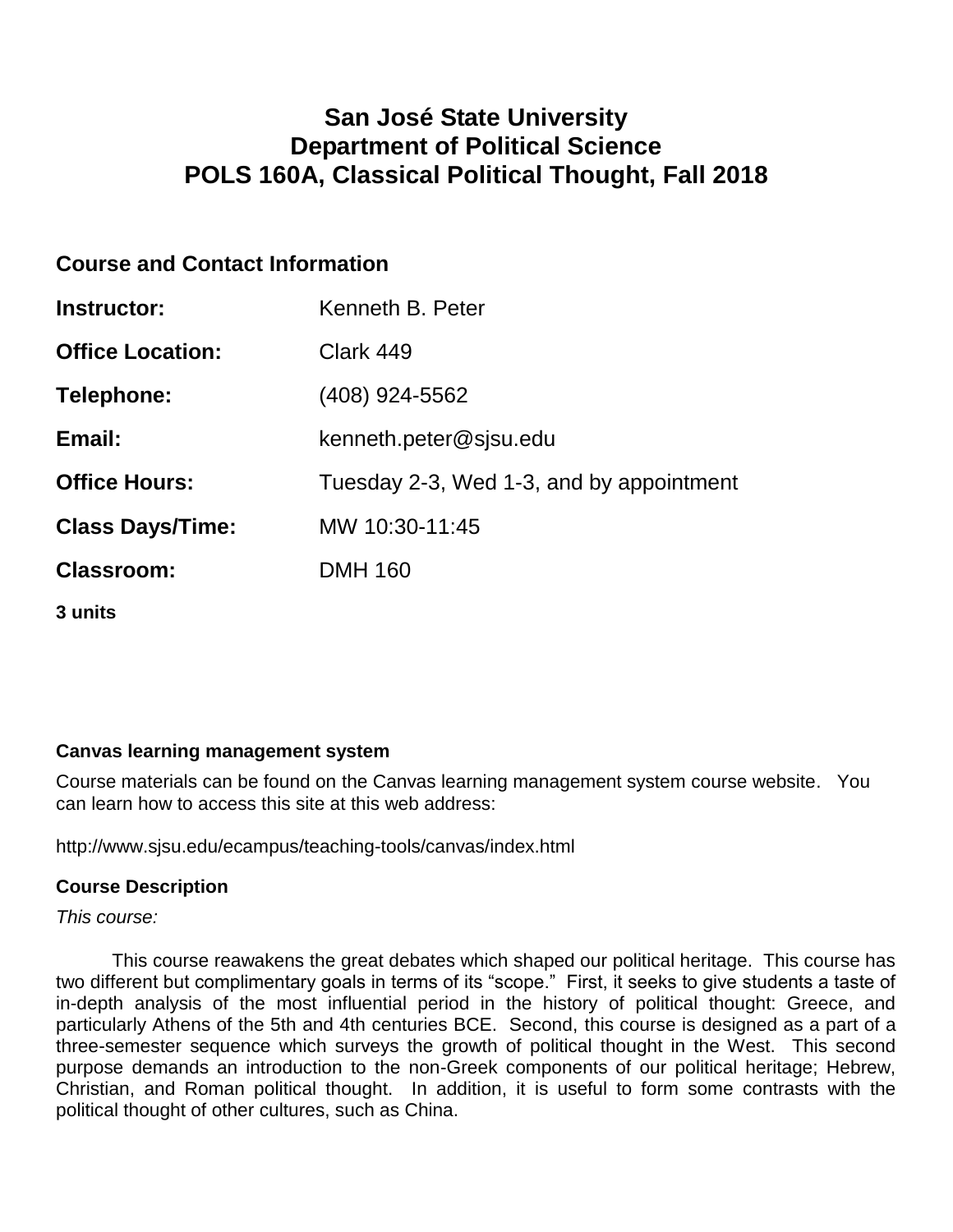Some of the issues we will examine include: democracy, justice, freedom, nature, history and politics, race, class, gender, the founding of political science, war, ethics, religion and politics, justice, slavery, and law.

#### *Political Theory in general:*

Political theory, while taught within political science departments, shares many similarities with literature, history, philosophy, and the humanities. It cultivates a kind of thinking more than it disseminates a body of knowledge. Students learn to criticize ideas, analyze texts, create theories, and construct arguments, among other things. Memorization skills and objective knowledge play little role in it. For these reasons, the course is well suited for students who wish to cultivate their writing, their analytic skills, their ability to appreciate literature, as well as their understanding of ethical, social, and political problems.

#### **Course Learning Outcomes (CLO)**

Upon successful completion of this course, students will be able to:

- 1. CLO 1 Explain the development of several themes of Classical Political Thought over time. This is assessed in your essays.
- 2. CLO 2 Read, understand, summarize and critique several of the most significant texts in the development of Classical Political Thought. This is assessed primarily through the quizzes and the final.
- 3. CLO 3 Apply an understanding of the development of Classical Political Thought to contemporary political issues. This is assessed through your essays—particularly the strength of their conclusions-- and your final.

#### **Required Texts/Readings**

You really need to own these books and bring them to class with you, to help you follow lectures and to complete the open-book quizzes.

- 1. Plato, The Trial and Death Socrates (Hackett).
- 2. Plato, The Republic (Crofts).
- 3. Aristophanes, Lysistrata (Mentor).
- 4. Aristotle, The Politics (Penguin.).
- 5. Mengzi (trans Van Norden, Hackett).
- 6. Thucydides, Justice, Power, and Human Nature (Hackett).
- 7. Cicero, On Government (Penguin.)
- 8. The Hebrew Bible, The New Testament (or your own preferred edition of a Bible. Copies of the "New Oxford Annotated Bible newly revised with the apocrypha standard edition" have been ordered as an option. This is the most commonly used ecumenical college study Bible.)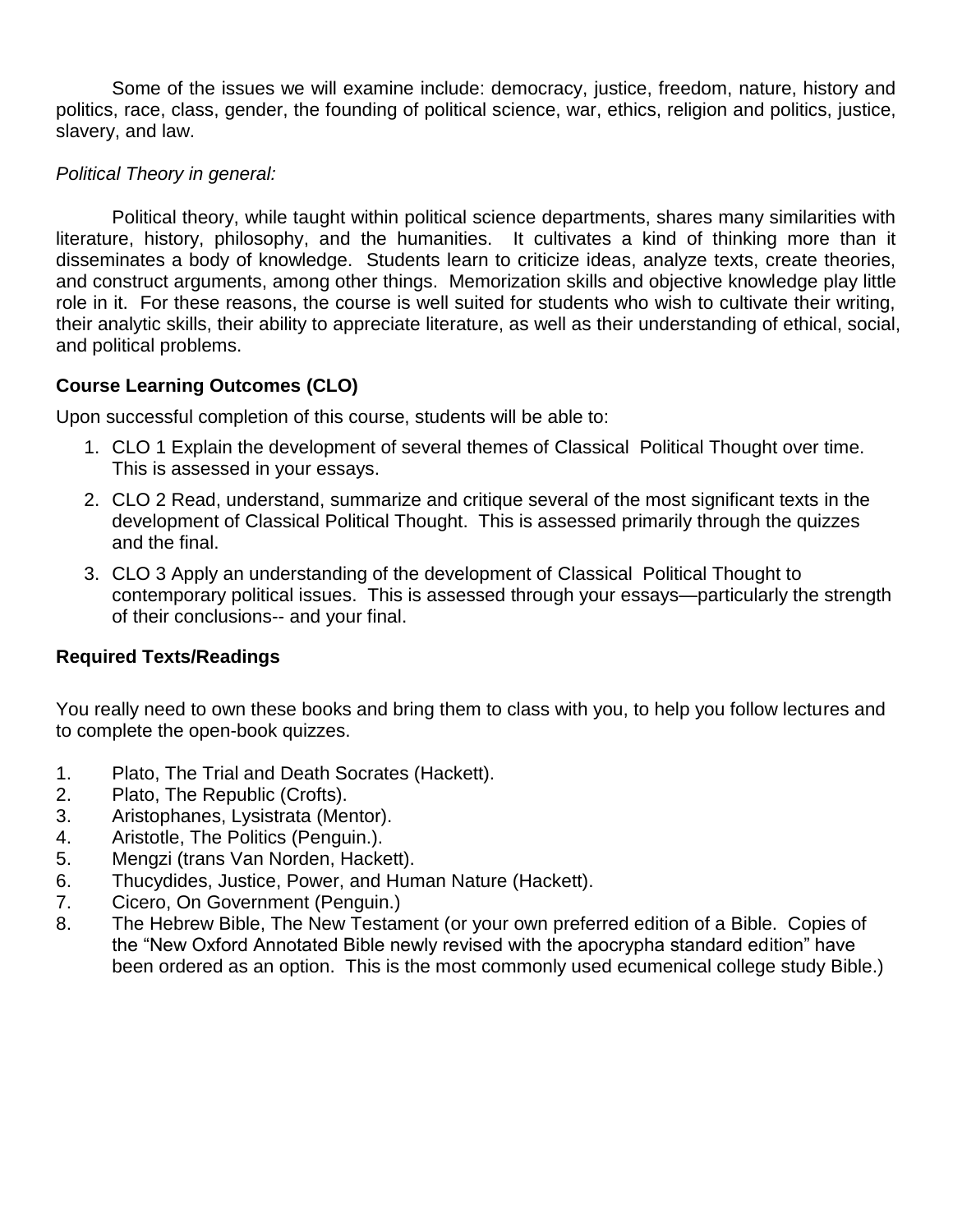## **Assignments and Grading Policy**

#### Final Examination (100 points)

The Final will consist of short answer essays drawn directly from the discussion questions provided in the daily study guide. You will write well-formed paragraphs on each of 10 of 12 questions with which you will be provided. You should bring one or more large Examination Books and blue or black pens to the exam. The exam will be closed-book. The best way to prepare for the exam is to review potential answers to all the provided discussion questions, and the best way to do that is to keep up with reading, attend lectures, to take notes, and to meet in small study groups to compare ideas. Office hours are another good resource to use to understand questions that are not clear to you after lecture.

#### Essays (100 points each.)

Two critical essays are required. The specific essay topics will be distributed approximately two weeks before they are due. For each essay, you are to write a five-seven page essay, approximately 2000 words. Extensive advice and examples are provided in an essay writing guide that is provided on Canvas. The essays will be turned in via Canvas and will be checked electronically for proper citation of any consulted materials. Please see the section on academic integrity and plagiarism for further details.

Rewrite of the first essay: Anyone wishing to re-write their essay after receiving my evaluation may do so after meeting with me in a writing conference. The final overall essay grade for those doing the rewrite is the average of the original and the rewritten versions. Minor changes to the paper will not be rewarded–take this option only if you are willing to do a substantial rewrite.

#### *First Paper due Sunday October 7 11:59pm on Canvas.*

#### *Second Paper due Sunday December 2 11:59pm on Canvas.*

Quizzes. (100 points total)

There will be six unannounced quizzes scattered throughout the semester. Each quiz will ask you to write a thoughtful response to a quotations drawn from readings that were recently assigned in the course. Each quiz will count up to 20 points. The top five quizzes will be counted and the lowest of the six discarded. Fifteen minutes will be given for each quiz. Students who arrive to class late while the quiz is being given will not be given the quiz. Quizzes will not be made up unless a student documents excused absences for 2 or more of the quizzes. *The quizzes permit the use of physical texts and notes but not electronic devices.*

#### **Extra Credit.**

Students may earn a modest number of extra credit points to replace points missed on other assignments. Students who contribute positively to the class through oral participation may be awarded up to 12 additional points which is equivalent to boosting the final grade for the course by up to 1/3 of a letter grade: for example, from a B+ to an A-. The number of points depends on the quality, quantity, and the civility of the participation. See the guide on participation available on Canvas.

To encourage students to read and to enjoy reading, I also will award up to 10 additional points to a student who reads an approved historical novel or a biography centered on one of the authors we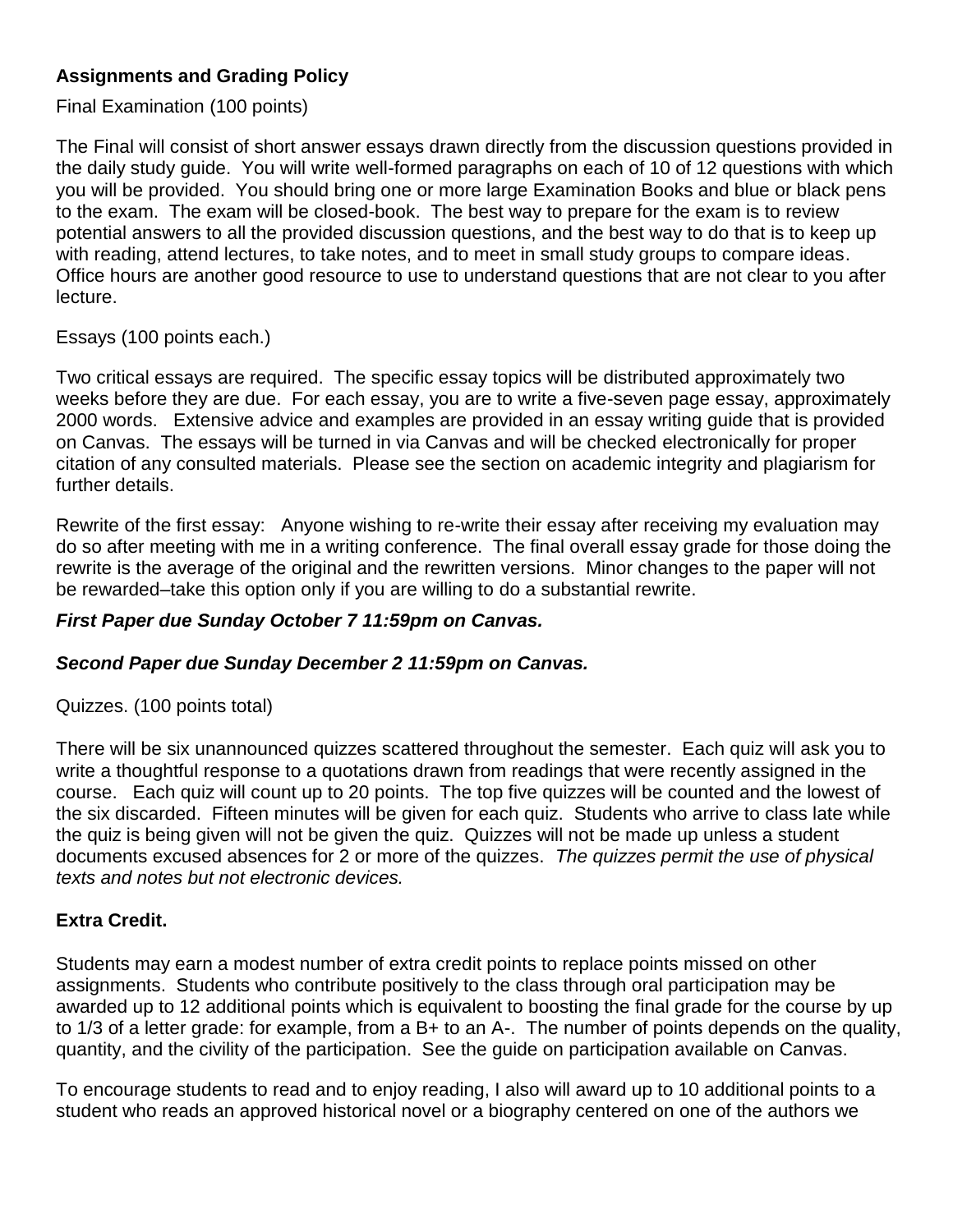read in this course. The student will bring the book to an oral examination and carry on a conversation about the book during office hours. The number of points awarded depends upon how thoroughly the student read the book and is able to explain significant passages.

#### **Penalties for missed or later assignments.**

It is the student's responsibility to make arrangements for any planned absences which will interfere with assignments, and to contact Prof. Peter at the first available opportunity concerning emergencies which cause a missed assignment.

- a. Final exam. Students who miss the final or midterm due to a verifiable emergency or University activity that cannot be changed will be allowed to take an alternate exam during a make-up period. Dr. Peter may request or independently seek verification.
- b. Essays. Essays turned in late will be deducted 3 points if less than one day late, 7 points if less than three days late, and ten points if less than one week late. Essays that are more than one week late will not be accepted without first conferencing with Professor Peter. Papers turned in after the last day of class may not be accepted at all, resulting in a failing grade for the paper and possibly the course.
- c. Quizzes. A single missed quiz is not normally made up since the grade for the lowest quiz is simply discarded anyway. Only if a student has written documentation that an SJSU sanctioned activity or a medical excuse has interfered with two or more quiz dates will a makeup be authorized.

Calculation of Final Grade

The final grade is determined using the cumulative percentage of the assigned 400 points, plus whatever extra credit is earned. The letter grades assigned are the standard conversion as follows:

| 98-100 A+ | 93-97 A | $90-92A$ - |
|-----------|---------|------------|
| 88-89 B+  | 83-87 B | 80-82 B-   |
| 78-79 C+  | 73-77 C | 70-72 C-   |
| 68-69 D+  | 63-67 D | 60-62 D-   |
| $0-59$ F  |         |            |

**Incompletes** 

Sometimes students need alternatives to finishing the course. I will be happy to issue an incomplete if 1) a student has made arrangements for making up the course by coming to me before the last day of class and negotiating an incomplete contract, 2) the student has completed 2/3 of the assignments and does not need to attend the course to complete it, and 3) the student offers evidence of extenuating circumstances. My own experience is that students who do not finish the work for an incomplete within a few weeks never do so, and after one year the incompletes automatically become "Fs" if not finished. So be warned that this option is quite risky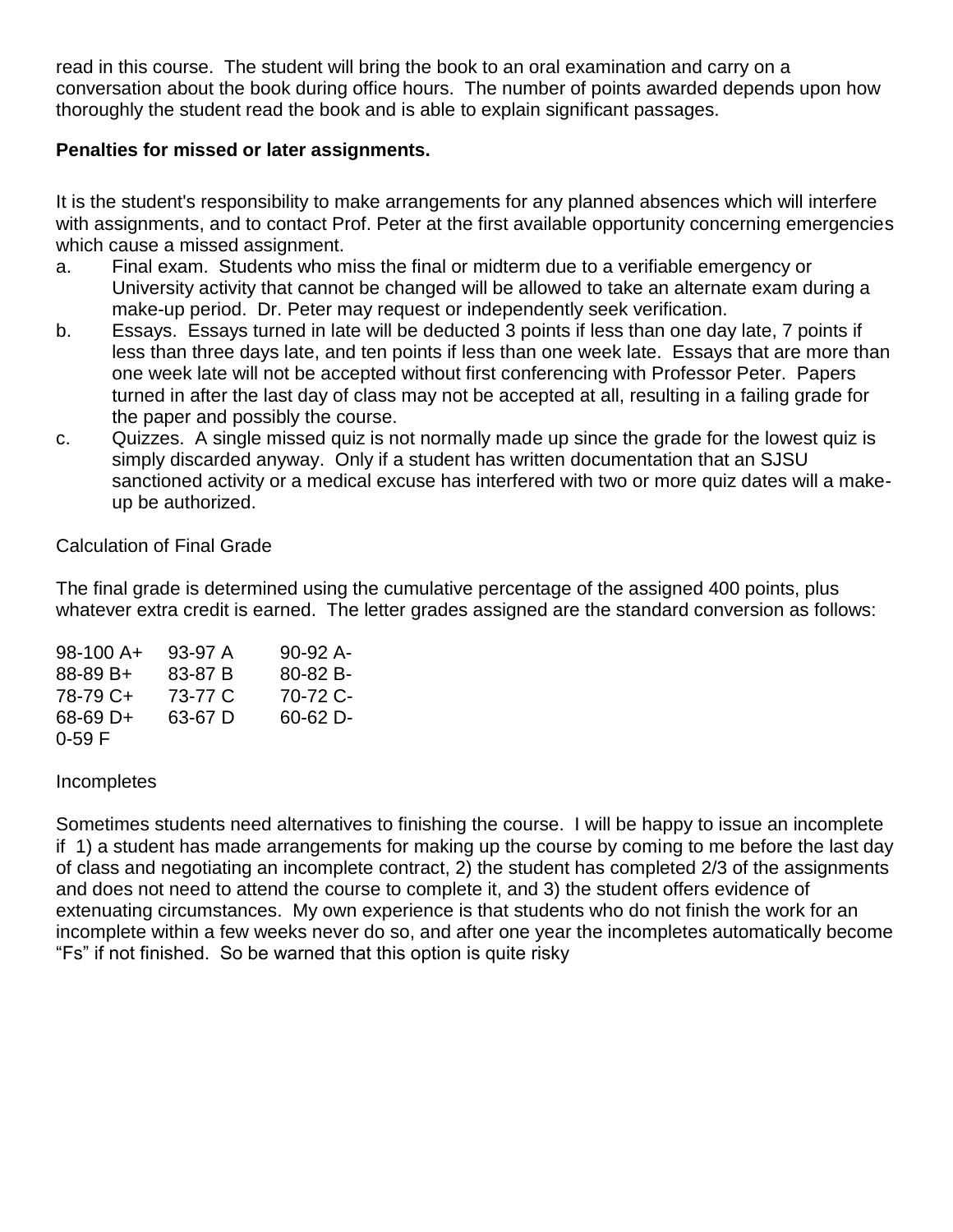#### Academic Renewal

An alternative for students who do not qualify for the incomplete (for example, if you have done less than 2/3 of the assignments or you need to attend a lot of lectures) is to accept a failing grade but to retake the course under academic renewal. You are limited to a certain number of courses over your college career, but this can be an excellent option in certain situations—particularly if the reasons for failing were related to life circumstances that are likely to change in a future semester.

### Dropping the course and Failing Grades

I will cooperate with any student wishing to drop the course for any reason. However, the University has adopted strict rules against dropping a course after a short period at the beginning of the semester. I personally disagree with the policy but have no control over it.

I am required to issue "WU"s (Withdrawal Unauthorized) to students who do not drop the course but who stop coming to class and doing the assignments. Since I do not formally take attendance, I determine whether a students has stopped attending by looking at assignments. I give "WU"s to those students who "disappear" without doing any graded assignments in the last half of the course. A WU counts as an "F," so be sure to officially withdrawal from the course (early!) and don't assume (falsely!) that you will be removed from the roster by me or by the University.

## **Classroom Protocol**

Courtesy.

Proper classroom etiquette includes:

- arriving on time and staying for the full lecture,
- refraining from distracting other students during the lecture,
- **.** listening attentively until the professor dismisses the class,
- treating the opinions of other students with respect,
- turning off cell phones and using laptops only for class related activities.

The professor reserves the right to deduct from the overall grade for particularly egregious examples of poor classroom etiquette, and to reward students for outstanding displays of collegiality.

#### Attendance.

Regular, on-time attendance is especially important for these reasons:

- Lectures help explain the original-source readings we do. Most students report that they have a difficult time understanding the readings without the help of the lectures.
- Lectures often cover materials completely independent and/or supplementary to the texts.
- Lectures provide an opportunity for questions, participation, and getting motivated to do the rest of the work.
- Often, important announcements are made at the beginning of class--sometimes clarifying or changing assignments.
- Participation credit is awarded to students who consistently and effectively participate. One cannot participate while absent.
- You must attend to do the quizzes, which are not normally made up.
- If you are absent, it is your responsibility to get notes on what you missed. If an assignment or the syllabus was changed during your absence, you are responsible for finding this out..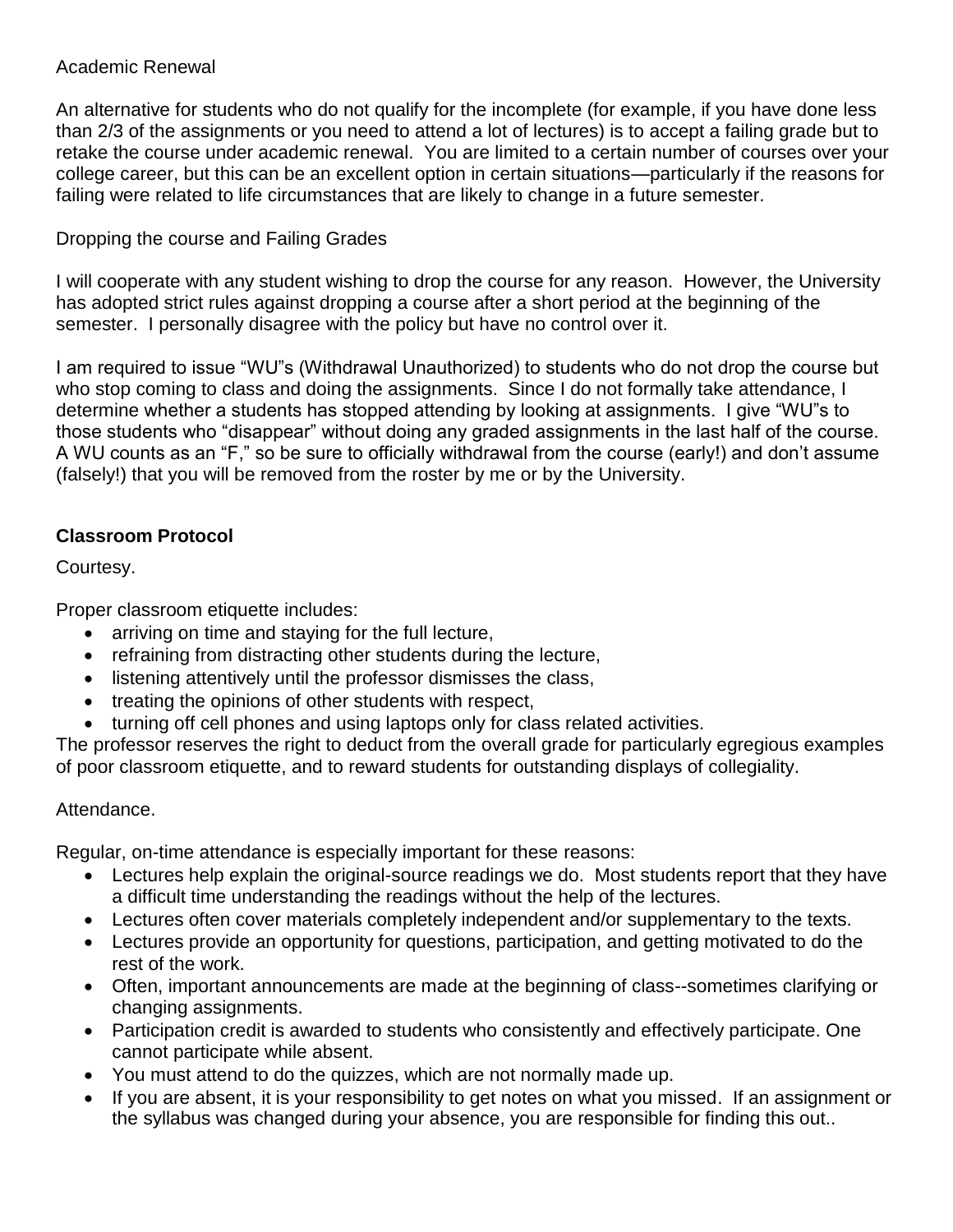#### Reading.

This is a reading course. Students should read each scheduled assignment prior to coming to class. Most students find they need to reread part or all of the material after the lecture, since the lecture helps them to further understand it, but reading it prior to the lecture helps students to be able to ask questions and even to listen intelligently. You will find that this kind of reading often needs to be done twice–you must refer back to the texts repeatedly while fulfilling the assignments.

Time commitment. Federal law requires that you be informed that success in this course is based on the expectation that students will spend six hours per week in addition to the lectures for reading, writing, and studying. In this case, federal law is right. Students surveyed upon completing this course really do report that it takes them a large investment of time to do the reading and keep up with the work. Do not take this course if you cannot afford to make that significant time commitment.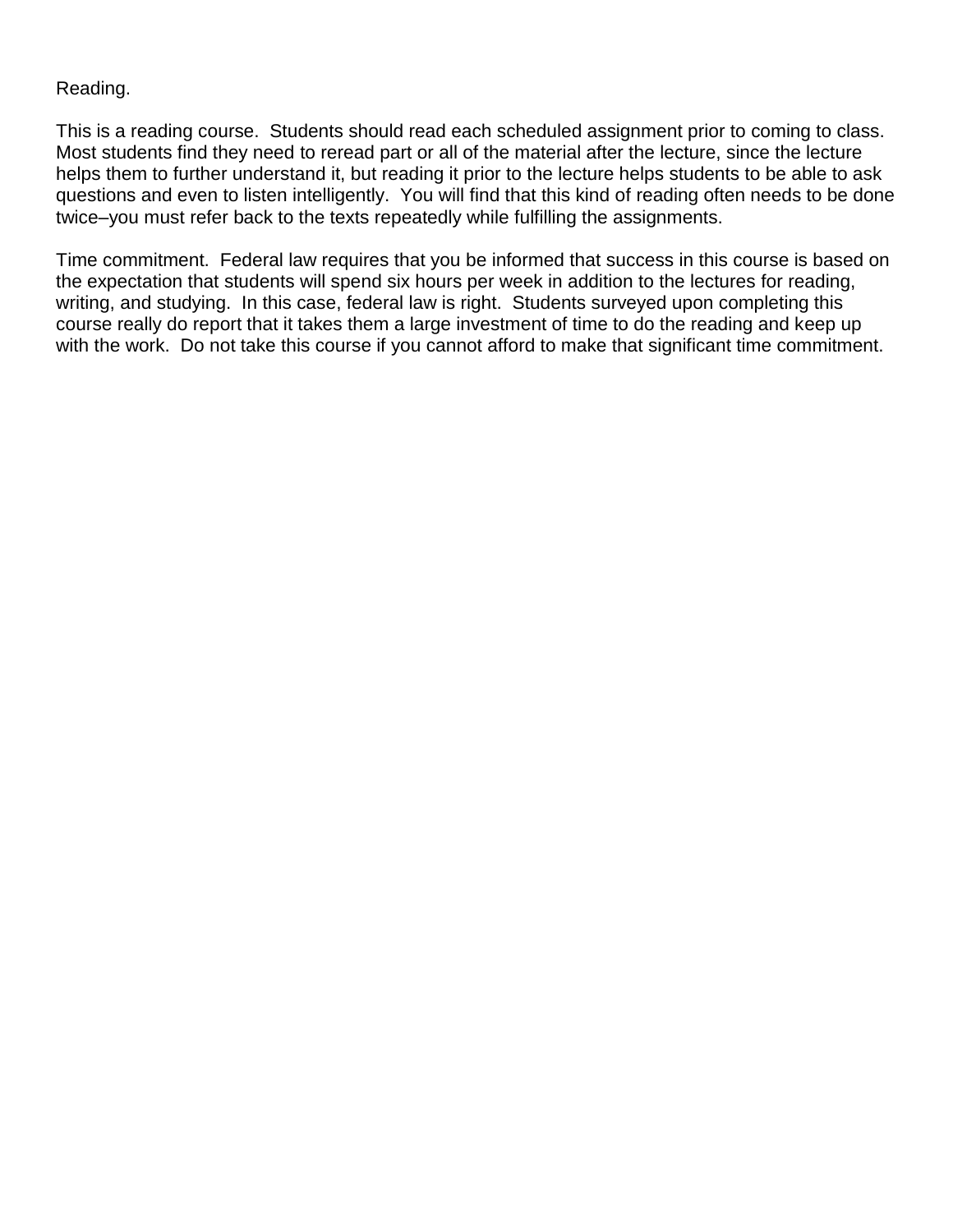# **Course Schedule and Daily Study Guide**

A daily listing of reading assignments and other assignments. *NOTE: there are usually TWO lectures and sets of questions for each day of a once-a-week night course. Do the reading and come prepared for BOTH lectures*.

| Lecture        | <b>Date</b> | <b>Topics, Readings, Assignments, Deadlines</b>                                                                                                                                                                                                                                                                                                                                                                                                                                                                                                                                                              |
|----------------|-------------|--------------------------------------------------------------------------------------------------------------------------------------------------------------------------------------------------------------------------------------------------------------------------------------------------------------------------------------------------------------------------------------------------------------------------------------------------------------------------------------------------------------------------------------------------------------------------------------------------------------|
|                |             |                                                                                                                                                                                                                                                                                                                                                                                                                                                                                                                                                                                                              |
| 1              | W Aug 22    | "Introduction to Political Theory"                                                                                                                                                                                                                                                                                                                                                                                                                                                                                                                                                                           |
|                |             | Reading: None                                                                                                                                                                                                                                                                                                                                                                                                                                                                                                                                                                                                |
|                |             | Discussion questions:<br>1. What is politics about? What does "politics" really mean?<br>2. How can we think theoretically about politics? Why would we<br>want to?<br>3. What is meant by "a critical perspective towards politics?" What<br>are some common political assumptions that most of us take for<br>granted? Do you think there might be some that are so deep that<br>you can't exactly say what they are?<br>4. What is the relationship of theory to practice? Can political theory<br>be relevant in your life?<br>5. What is "classical political theory" and what is "classical" about it? |
| $\overline{2}$ | M Aug 27    | "Hebrew Covenant and Community"                                                                                                                                                                                                                                                                                                                                                                                                                                                                                                                                                                              |
|                |             | Readings in the Hebrew Bible (aka "Old Testament" to<br>Readings:<br>Christians) in any Bible of your choice, Oxford Annotated recommended,<br>as follows:<br>• Genesis 1-9, all; 11:1-9; 15:1-6; 17:all<br>• Exodus 18:13-end; 19: all; 34:all                                                                                                                                                                                                                                                                                                                                                              |
|                |             | Notes: "Citing Chapter and Verse." The reading assignment above<br>gives you the chapter and verse numbers of the parts of the Bible that<br>you are to read. In this way you will be able to find the exact spot to read<br>even if you are using a different edition. For example, when it says<br>"Exodus 18:13-end" it means the book of Exodus, Chapter 18, begin with<br>verse 13 and continue until the end of the chapter. The use of the term<br>"verse" stems from the fact that much of the Bible was written as poetry-<br>a feature that is largely lost in translation.                        |
|                |             | There are some differences in the way the Hebrew Bible, the Catholic<br>Old Testament, and Protestant Old Testament are organized. Christians<br>divide the Book of Samuel into 1 Samuel and 2 Samuel, for example,<br>while the Hebrew Bible does not. Catholics have 46 books in the Old<br>Testament while Protestants have 39-though they put the other 7 into<br>something they call "The Apocrypha." The recommended Bible for                                                                                                                                                                         |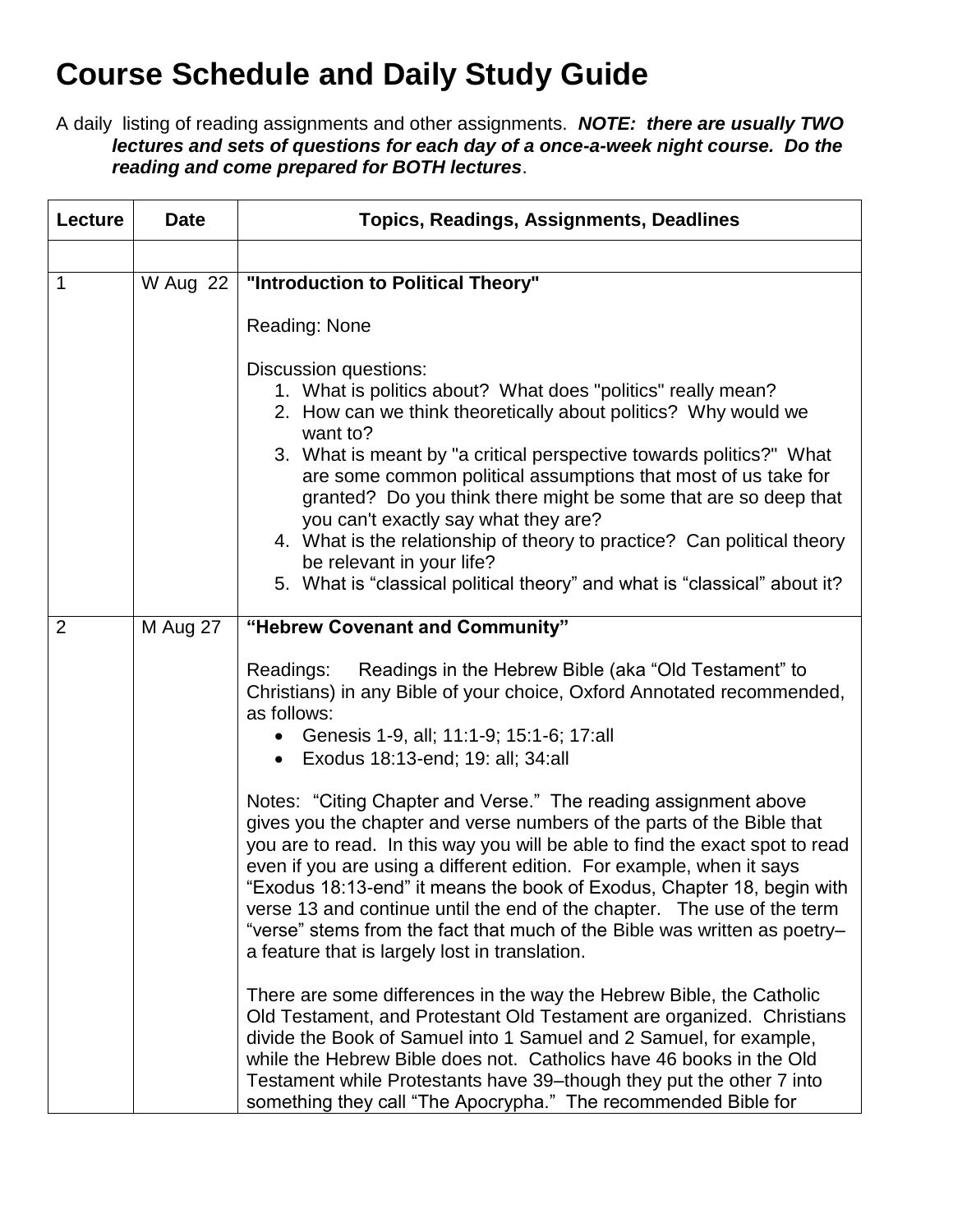| Lecture | <b>Date</b> | <b>Topics, Readings, Assignments, Deadlines</b>                                                                                                                                                                                                                                                                                                                                                                                                                                                                                                                                                                                                                                           |
|---------|-------------|-------------------------------------------------------------------------------------------------------------------------------------------------------------------------------------------------------------------------------------------------------------------------------------------------------------------------------------------------------------------------------------------------------------------------------------------------------------------------------------------------------------------------------------------------------------------------------------------------------------------------------------------------------------------------------------------|
|         |             | purchase has notes on all these differences so you can follow along, but<br>almost none of the differences are significant for the purposes of this<br>course.                                                                                                                                                                                                                                                                                                                                                                                                                                                                                                                            |
|         |             | <b>Discussion Questions:</b><br>1. Does religion have anything to do with political theory?<br>2. What are the social and political implications of Genesis? For two<br>examples, consider nature, and women. Are any of the cultural<br>values described in this book still with us?<br>3. How did the Hebrew people define themselves as a people? In<br>what specific sense are they a community? What is the<br>relationship of community to covenant? How does any society<br>define itself as a distinct society?<br>4. Can you find the three different examples of covenant in the<br>readings? What are they? How are they similar to each other,<br>and how are they different? |
| 3       | W Aug 29    | "Hebrew Law"                                                                                                                                                                                                                                                                                                                                                                                                                                                                                                                                                                                                                                                                              |
|         |             | Readings in the Hebrew Bible (aka "Old Testament" to<br>Readings:<br>Christians) in any Bible of your choice, Oxford Annotated recommended,<br>as follows:<br>Exodus 20-22 all.                                                                                                                                                                                                                                                                                                                                                                                                                                                                                                           |
|         |             | <b>Discussion Questions:</b><br>1. Most people have heard of and many have read the Ten<br>Commandments, in Exodus 20:1-17. Objectively, what do you<br>think of the list? Are they comprehensive enough to be the basis<br>of an entire legal system? What values do they reflect? Is<br>anything left out?<br>2. Do a close reading of Exodus 21 and 22, which follow up the                                                                                                                                                                                                                                                                                                            |
|         |             | commandments with the description of jurisprudence. How many<br>modern parallels can you find?                                                                                                                                                                                                                                                                                                                                                                                                                                                                                                                                                                                            |
| 4       | W Sep 5     | "King David and Hebrew Politics"                                                                                                                                                                                                                                                                                                                                                                                                                                                                                                                                                                                                                                                          |
|         |             | Readings in the Hebrew Bible (aka "Old Testament" to<br>Readings:<br>Christians) in any Bible of your choice, Oxford Annotated recommended,<br>as follows:<br>1 Samuel 8-12 all; 16-18 all; 24 all; 26 all;<br>2Samuel 11-12 all<br>$\bullet$                                                                                                                                                                                                                                                                                                                                                                                                                                             |
|         |             | Discussion questions:<br>1. What is the Hebrew attitude towards kingship? Is there some<br>dissension? What is the relationship between church and state in<br>the Hebrew Bible?<br>2. What sort of a king was David? Why didn't he simply murder Saul<br>when he had the chance? What was the basis of his authority                                                                                                                                                                                                                                                                                                                                                                     |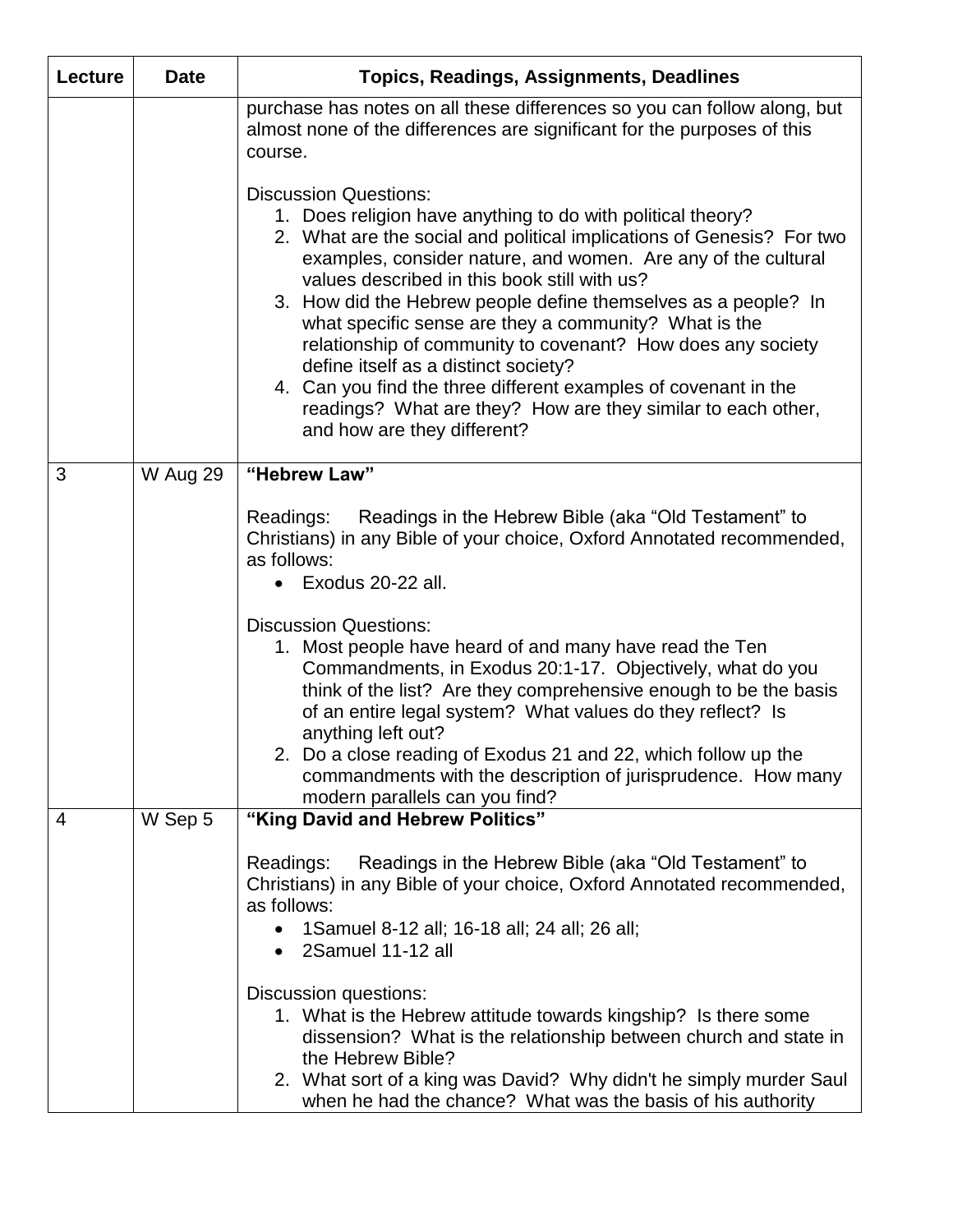| Lecture | <b>Date</b> | <b>Topics, Readings, Assignments, Deadlines</b>                                                                                                                                                                                                                                                                                                                                                                                                                                                                                                                                                                                                |
|---------|-------------|------------------------------------------------------------------------------------------------------------------------------------------------------------------------------------------------------------------------------------------------------------------------------------------------------------------------------------------------------------------------------------------------------------------------------------------------------------------------------------------------------------------------------------------------------------------------------------------------------------------------------------------------|
|         |             | over the Hebrew people?<br>3. Is "David and Batheshe'ba" a "love story?" Which modern<br>politician most resembles David?                                                                                                                                                                                                                                                                                                                                                                                                                                                                                                                      |
| 5       | M Sep 10    | "Athenian Democracy through Pericles' eyes"                                                                                                                                                                                                                                                                                                                                                                                                                                                                                                                                                                                                    |
|         |             | Thucydides On Justice Power and Human Nature<br>Readings:<br>(selections from The History of the Peloponnesian War) as follows:<br>• pp.1-58 (chapters $1-3$ ).                                                                                                                                                                                                                                                                                                                                                                                                                                                                                |
|         |             | Notes: These selections are some of the more famous speeches and<br>passages in Thucydides' book. Thucydides did not simply "copy down"<br>the speeches from the important statesmen who are portrayed; instead,<br>he made the statesmen say those things which he thought appropriate,<br>almost as if the speakers were different characters in a play. Think about<br>what each speaker represents, and what Thucydides was trying to get<br>across through each speech.<br>To avoid confusion in your reading, note that Lacedoemonia is the<br>region surrounding and controlled by Sparta, and is used as a synonym<br>for Sparta.      |
|         |             | <b>Discussion questions:</b><br>1. What does Thucydides say about his methods? What is his idea<br>of "history?" Can you trust him?<br>2. What specifically are the various qualities and values that Pericles<br>discusses in his famous "Funeral Oration?" How modern do they<br>seem? Are they worthy ideals?<br>3. In Pericles' next speech he takes a different tone than in the<br>Funeral Oration? Why?                                                                                                                                                                                                                                 |
| 6       | W Sep 12    | "Thucydides and Athenian Empire"                                                                                                                                                                                                                                                                                                                                                                                                                                                                                                                                                                                                               |
|         |             | Thucydides On Justice Power and Human Nature<br>Readings:<br>(selections from The History of the Peloponnesian War) as follows:<br>pp. 59-160 (chapters 4-8.)                                                                                                                                                                                                                                                                                                                                                                                                                                                                                  |
|         |             | <b>Discussion questions:</b><br>1. In the various speeches given by Athenians, how do the tone of<br>the speeches and the arguments change as the war progresses?<br>Do you think Thucydides is trying to tell us something?<br>2. What do you make of the Mytilenian debate? Would you agree<br>more with Cleon or Diodotus?<br>3. What lessons about human nature might Thucydides be<br>attempting to draw from the civil war in Corcyra?<br>4. What is your analysis of the Melian dialogue? If you were a<br>Melian, what arguments would you have used to persuade the<br>Athenian generals not to destroy you? Does "might make right?" |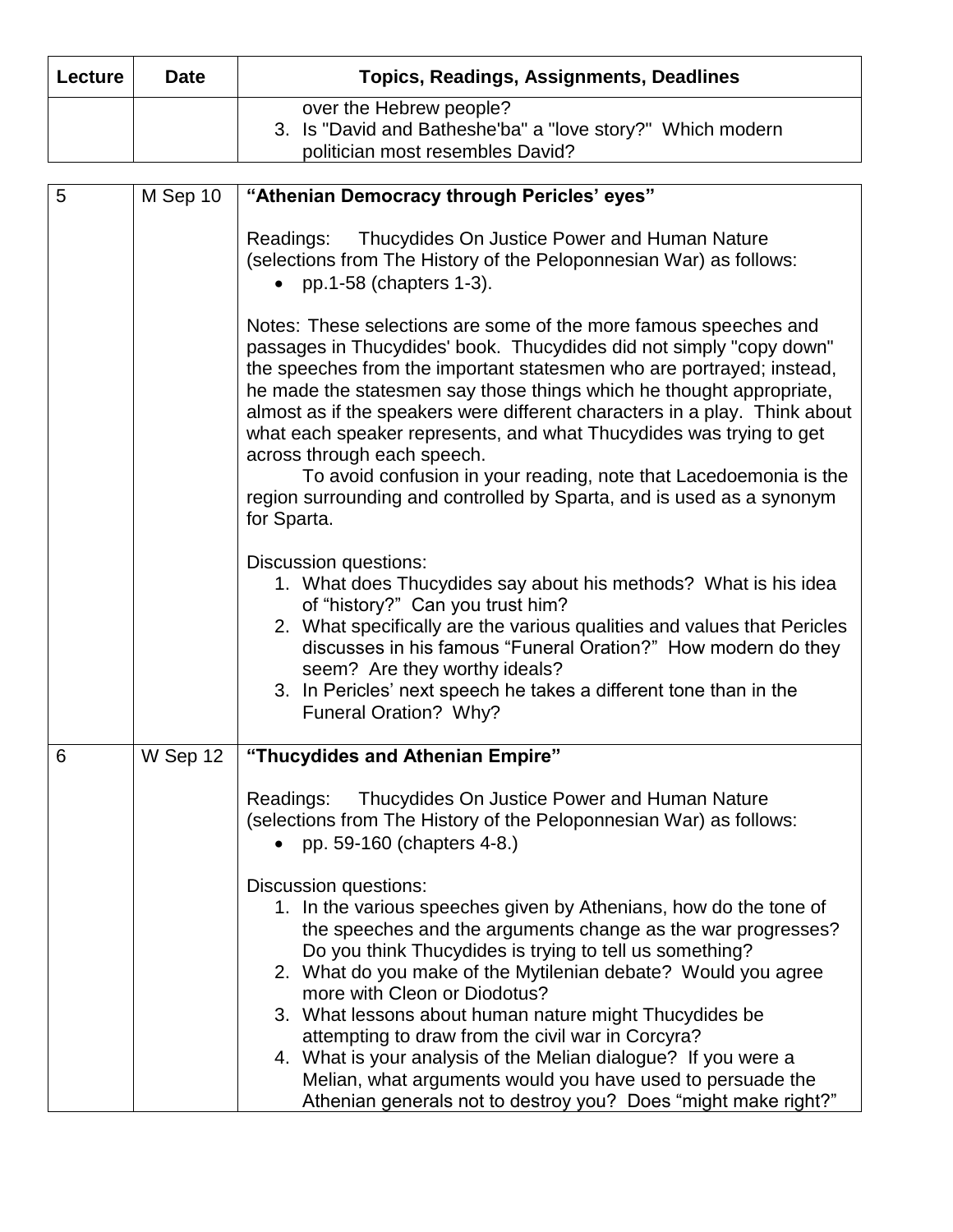|                |          | 5. Why did Athens so far overreach itself by attacking Syracuse?<br>Could Thucydides be using dramaturgical techniques (literary<br>devices developed for Athenian drama) to show Athenian hubris<br>(overweening and excessive pride.)<br>6. As a democracy which, like Athens, has both conquered vast                                                                                                                                                                                                                                                                                                                                                                                                                                        |
|----------------|----------|-------------------------------------------------------------------------------------------------------------------------------------------------------------------------------------------------------------------------------------------------------------------------------------------------------------------------------------------------------------------------------------------------------------------------------------------------------------------------------------------------------------------------------------------------------------------------------------------------------------------------------------------------------------------------------------------------------------------------------------------------|
|                |          | territories, has had vigorous internal debates about the ethics of<br>expansionism, which has overreached its limits in places like<br>Vietnam, and which some believe suffers from excessive and self-<br>congratulatory pride, would you say that the United States can<br>usefully be compared with Athens during the Peloponnesian War?<br>(And if that isn't a loaded question! But feel free to challenge the<br>question!)                                                                                                                                                                                                                                                                                                               |
| $\overline{7}$ | M Sep 17 | "Aristophanes and Lysistrata"                                                                                                                                                                                                                                                                                                                                                                                                                                                                                                                                                                                                                                                                                                                   |
|                |          | Readings:<br>Begin Aristophanes, Lysistrata.                                                                                                                                                                                                                                                                                                                                                                                                                                                                                                                                                                                                                                                                                                    |
|                |          | Notes: Aristophanes' Lysistrata is outrageously funny and overtly sexual-<br>-reading it for the first time is bound to be too much fun to be considered<br>work. But it also contains a radical critique of war and the male-<br>dominated culture of Athens. Pause in your laughter to think about its<br>political implications.                                                                                                                                                                                                                                                                                                                                                                                                             |
|                |          | <b>Discussion questions:</b><br>1. What are the advantages and disadvantages of discussing<br>political ideas in a play? What literary techniques (dramatic<br>contrast, characterization, plot, symbolism, range of emotions,<br>etch.) does Aristophanes use to communicate his political ideas?<br>How does Lysistrata compare with recent parodies and satires?<br>2. This play was written and performed after the Athenians were<br>decimated at Syracuse but before their democracy fell. How might<br>the knowledge of these historical circumstances influence your<br>reading of the play? How do you suppose the audience would<br>have reacted if the play were performed at the beginning of the<br>war? After the fall of Athens? |
| 8              | W Sep 19 | "Aristophanes and Lysistrata"                                                                                                                                                                                                                                                                                                                                                                                                                                                                                                                                                                                                                                                                                                                   |
|                |          | Readings:<br>Conclude Aristophanes, Lysistrata.                                                                                                                                                                                                                                                                                                                                                                                                                                                                                                                                                                                                                                                                                                 |
|                |          | Discussion questions:<br>1. Lysistrata delivers a "wool weaving metaphor" in which she<br>compares Athenian politics to weaving a cloak. Examine this<br>passage to see if you can spot why this passage was thought to<br>be Aristophanes' own voice advocating democratic reforms of<br>Athens.<br>2. Of course he thinks that war is bad, but what else does<br>Aristophanes have to say about war?                                                                                                                                                                                                                                                                                                                                          |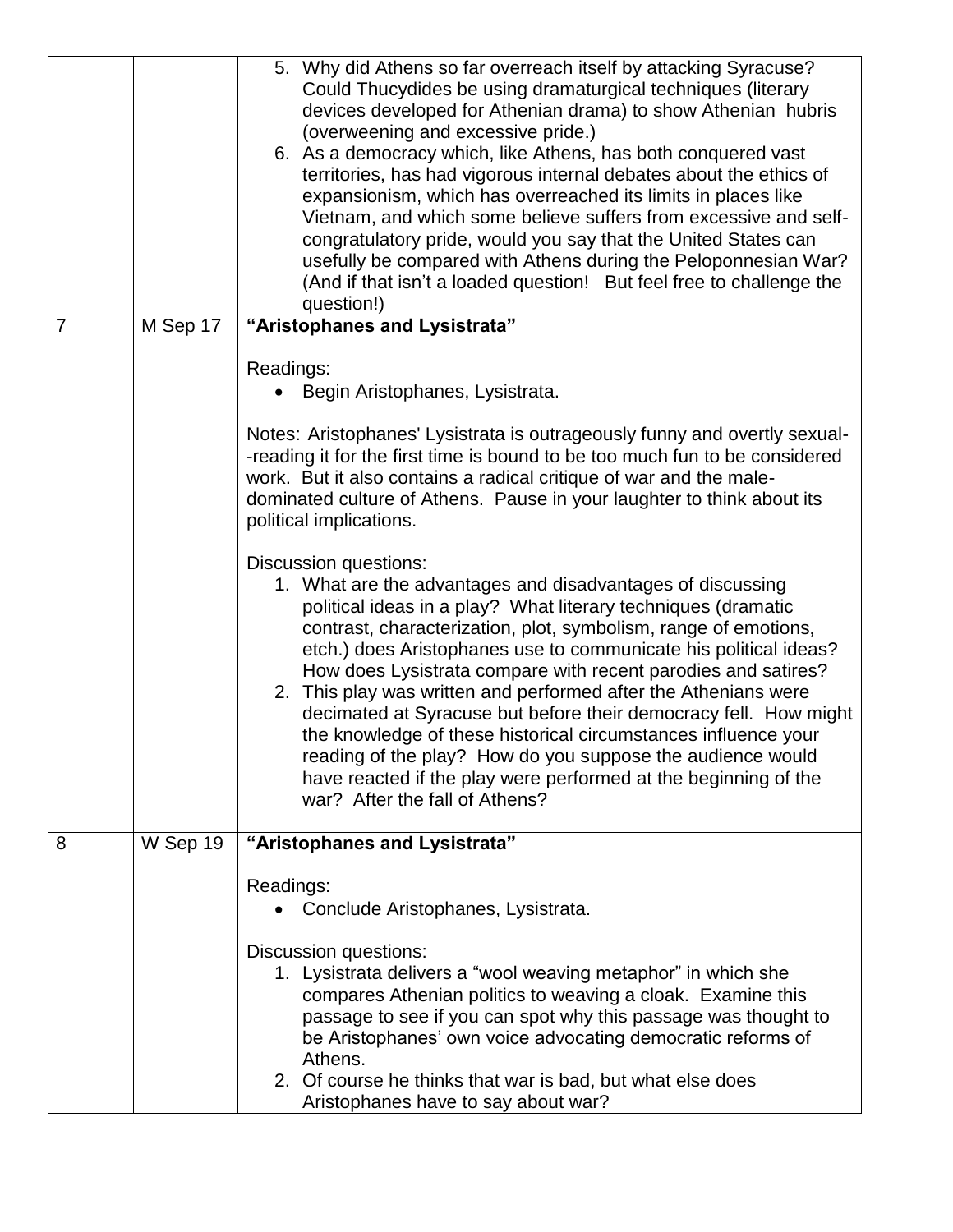|    |          | 3. Is Aristophanes' treatment of women progressive or regressive, in<br>your view? For that matter, what is his treatment of women? Are<br>all relations between the sexes relations of political power?                                                                                                                                                                                                                                                                                                                                    |
|----|----------|---------------------------------------------------------------------------------------------------------------------------------------------------------------------------------------------------------------------------------------------------------------------------------------------------------------------------------------------------------------------------------------------------------------------------------------------------------------------------------------------------------------------------------------------|
| 9  | M Sep 24 | "Socrates and his 'Apology""                                                                                                                                                                                                                                                                                                                                                                                                                                                                                                                |
|    |          | Readings:<br>Selections by Plato in The Trial and Death of Socrates:<br>The Apology, (all); note you may skip the Euthyphro.)                                                                                                                                                                                                                                                                                                                                                                                                               |
|    |          | Notes: Plato has made it possible for Socrates to reach across history<br>and capture the hearts and minds of countless generations of young<br>people--just as he did when he was orally instructing the youth of Athens.<br>Many students are profoundly affected by the story of Socrates' trial and<br>death. Savor this reading rather than "ploughing through" it.                                                                                                                                                                    |
|    |          | <b>Discussion questions:</b><br>1. What do you think of Socrates' defense? Is it an effective one?<br>What was his purpose in making this kind of a defense?<br>2. Find as many examples of irony in the Apology as you can. Why<br>does Socrates use irony?<br>3. What are the specific charges against Socrates, and what do you<br>think is the real reason he is on trial?<br>4. How close was the vote to convict? What does Socrates propose<br>as his penalty after having been convicted?<br>5. In what way was Socrates a prophet? |
| 10 | W Sep 26 | "The Crito"                                                                                                                                                                                                                                                                                                                                                                                                                                                                                                                                 |
|    |          | Selections by Plato in The Trial and Death of Socrates:<br>Readings:<br>The Crito, (all);<br>parts of Phaedo (all selections included in the pamphlet of the<br>Phaedo, note you may skip the Euthyphro.)                                                                                                                                                                                                                                                                                                                                   |
|    |          | Discussion questions:<br>1. Are the Apology and the Crito consistent with each other? How<br>can you reconcile his resistance in the former with his submission<br>in the latter?<br>2. What is Socrates' conception of "the Laws" in the Crito, and why<br>does he feel his loyalty to them to be essential? Is Socrates<br>describing a kind of social contract?<br>3. Try and talk Socrates out of drinking the hemlock. What<br>arguments would you use that Crito did not try? If you succeeded,<br>would you be happy with yourself?  |
| 11 | M Oct 1  | "Introduction to the Republic"                                                                                                                                                                                                                                                                                                                                                                                                                                                                                                              |
|    |          | Readings: Plato's Republic, as follows:<br>Bk. I, 336b to end (Thrasymachus)<br>Bk. II, 368c to end (nature of republic)                                                                                                                                                                                                                                                                                                                                                                                                                    |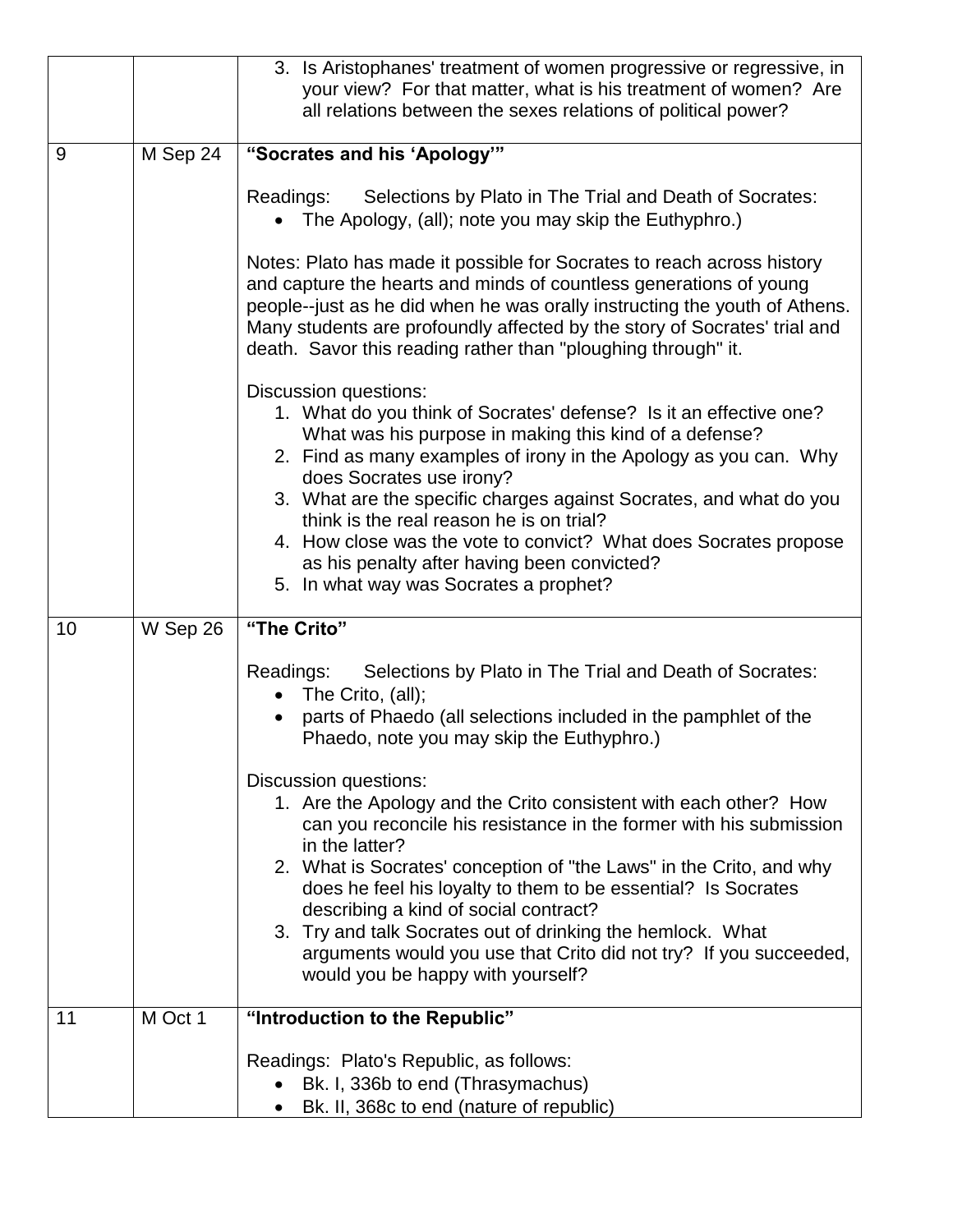|  | Notes: How to understand the "Stephanus numbers." In most editions of<br>Plato and many other classical texts, the texts will contain numbers in the<br>margins or before paragraphs. These numbers are there so that people<br>reading different translations or editions of the text (for example, one in<br>the original Greek and one in translation) can find the exact same spot. I<br>use those standardized "Stephanus" numbers rather than modern page<br>numbers in the reading assignments.                                                                                                                                                                                                                  |
|--|-------------------------------------------------------------------------------------------------------------------------------------------------------------------------------------------------------------------------------------------------------------------------------------------------------------------------------------------------------------------------------------------------------------------------------------------------------------------------------------------------------------------------------------------------------------------------------------------------------------------------------------------------------------------------------------------------------------------------|
|  | The required sections contain only the best-known and most provocative<br>passages. The Republic is, without a doubt, the most famous piece of<br>political philosophy ever written. There is still no universal agreement,<br>however, as to what it is really about. Some think it is an elitist book,<br>others think it is radical; some think it is not really about politics at all.<br>Generating an "interpretation" of a key text that is fair and at the same<br>time clarifies the work is one of the fine arts of political theory. It is your<br>turn to try!                                                                                                                                              |
|  | Discussion questions:<br>1. What kind of character was Thrasymachus? How does he<br>challenge Socrates on the subject of justice? What is the<br>relationship of political power to justice? Are there people today<br>who still make the argument made by Thrasymachus?<br>2. How does Socrates argue that the "stronger" can error in<br>judgment? Does Socrates adequately refute Thrasymachus, or is<br>he guilty of sophistry?<br>3. What is Plato trying to accomplish in this book? What does<br>Socrates mean when he proposes to "build a city of words"?<br>4. What is the relationship between justice in the individual soul and<br>justice in the state? What is the role of "harmony" in the<br>Republic? |

| 12 | W Oct 3 | "Three Class harmony"                                                                                                                                                                                                                                                    |
|----|---------|--------------------------------------------------------------------------------------------------------------------------------------------------------------------------------------------------------------------------------------------------------------------------|
|    |         | Readings: Plato's Republic, as follows:                                                                                                                                                                                                                                  |
|    |         | • Bk. III, 412a to end (noble lie etc.)                                                                                                                                                                                                                                  |
|    |         | Bk. IV, 428e to end (justice and the soul)                                                                                                                                                                                                                               |
|    |         | Discussion questions:                                                                                                                                                                                                                                                    |
|    |         | 1. What is the "Noble Lie" (a.k.a. "the myth of the metals", 414c)?<br>How can a philosopher, of all people, justify lying? Or is it a lie at<br>all?                                                                                                                    |
|    |         | 2. What would life be like for a Guardian? Why does Plato suggest<br>such strict measures with regard to property, education, family life,<br>etc? What virtues are these measures supposed to create? In a<br>democracy, would similar measures be needed for everyone? |
|    |         | 3. What do you think of Plato's definition of justice in Book 4<br>("tending your own business and not meddling in others."? Do you<br>embrace this idea of social harmony?                                                                                              |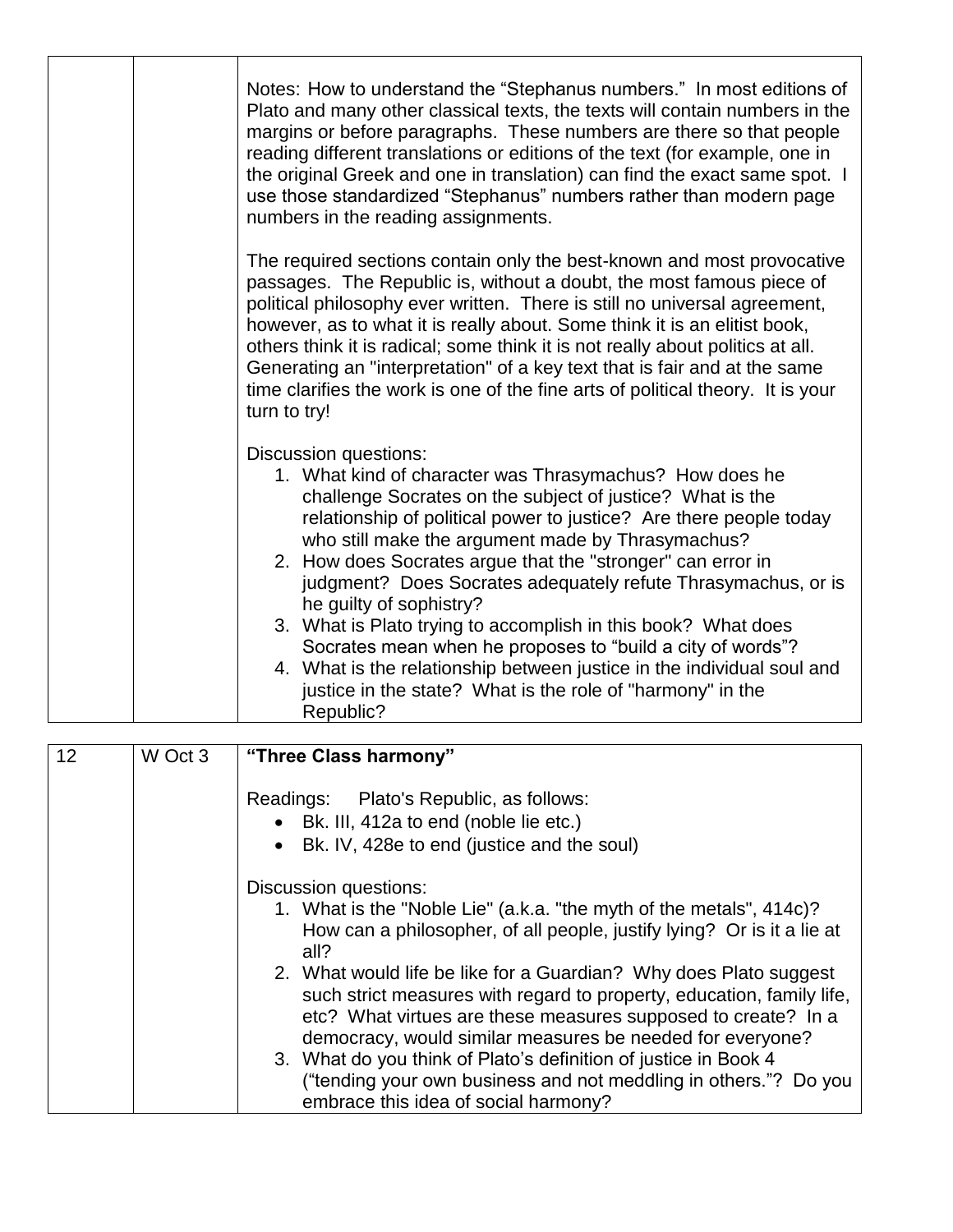| 13 | M Oct 8 | 1) Philosopher Queens? 2) Theory of the Forms.                                                                                                                                                                                                                                                                                                                                                                                                                                                                               |
|----|---------|------------------------------------------------------------------------------------------------------------------------------------------------------------------------------------------------------------------------------------------------------------------------------------------------------------------------------------------------------------------------------------------------------------------------------------------------------------------------------------------------------------------------------|
|    |         | Readings: Plato's Republic, as follows:<br>• Bk V, 449 to 461e (women; genetics); 472c-473e (kings vs.<br>philosophers)<br>• Bk VI and VII, 507b to end (divided line)                                                                                                                                                                                                                                                                                                                                                       |
|    |         | Discussion questions:<br>Why does Plato want women to be educated? Is Plato a<br>"feminist?"<br>How would Plato answer the charge that his theory is wildly<br>2.<br>impractical? (Hint, consider what he says around 472c.) What does this<br>say about political philosophy in general?<br>In his explanation of the "divided line" how does Plato distinguish<br>3.<br>between opinion and knowledge? Can you explain what Plato means<br>when he suggests that the path to knowledge was by means of the<br>"dialectic?" |

| 14 | W Oct 10 | "Allegory of the Cave"                                                                                                                                                                                                                                                                                                                                                                                                                                                                                                                                    |
|----|----------|-----------------------------------------------------------------------------------------------------------------------------------------------------------------------------------------------------------------------------------------------------------------------------------------------------------------------------------------------------------------------------------------------------------------------------------------------------------------------------------------------------------------------------------------------------------|
|    |          | Readings: Plato's Republic, as follows:<br>Bk VII, entire (the cave)<br>Bk. VIII, 555b to end (democracy and tyranny)<br>Bk. IX and X, optional. IX is a study of "the tyrannical man." X<br>$\bullet$<br>explains why philosophically based education is superior to<br>poetically based education, and then concludes with the Myth of<br>Ur which suggests an afterlife in which a just life is rewarded.                                                                                                                                              |
|    |          | Discussion questions:<br>1. What is the purpose of the cave allegory? Is it a myth? Describe<br>the allegory in detail and offer your theory as to what each part<br>symbolizes or represents. How would your allegory differ from<br>Plato's?<br>2. What is Plato's conception of democracy? Why is tyranny the<br>natural consequence of democracy?<br>3. Is the Republic an ideal state, or is it something else? How does<br>the Republic redefine what "political theory" is?                                                                        |
| 15 | M Oct 15 | "Introduction to Aristotle"<br>Readings: Aristotle's Politics, as follows:<br>Bk. I, i-ix, xii-xiii (political anthropology, the state and nature,<br>slavery, property, family)<br>Notes: While Aristotle also has a numbering system like Plato (called<br>Bekker numbers if you really want to know), here I give the reading<br>assignments instead in Book and Chapter numbers, which may be<br>easier since Aristotle uses lots of very short chapters. So, for example,<br>Bk.I, i-ix means read chapters 1-9 in Book I. The Penguin text uses the |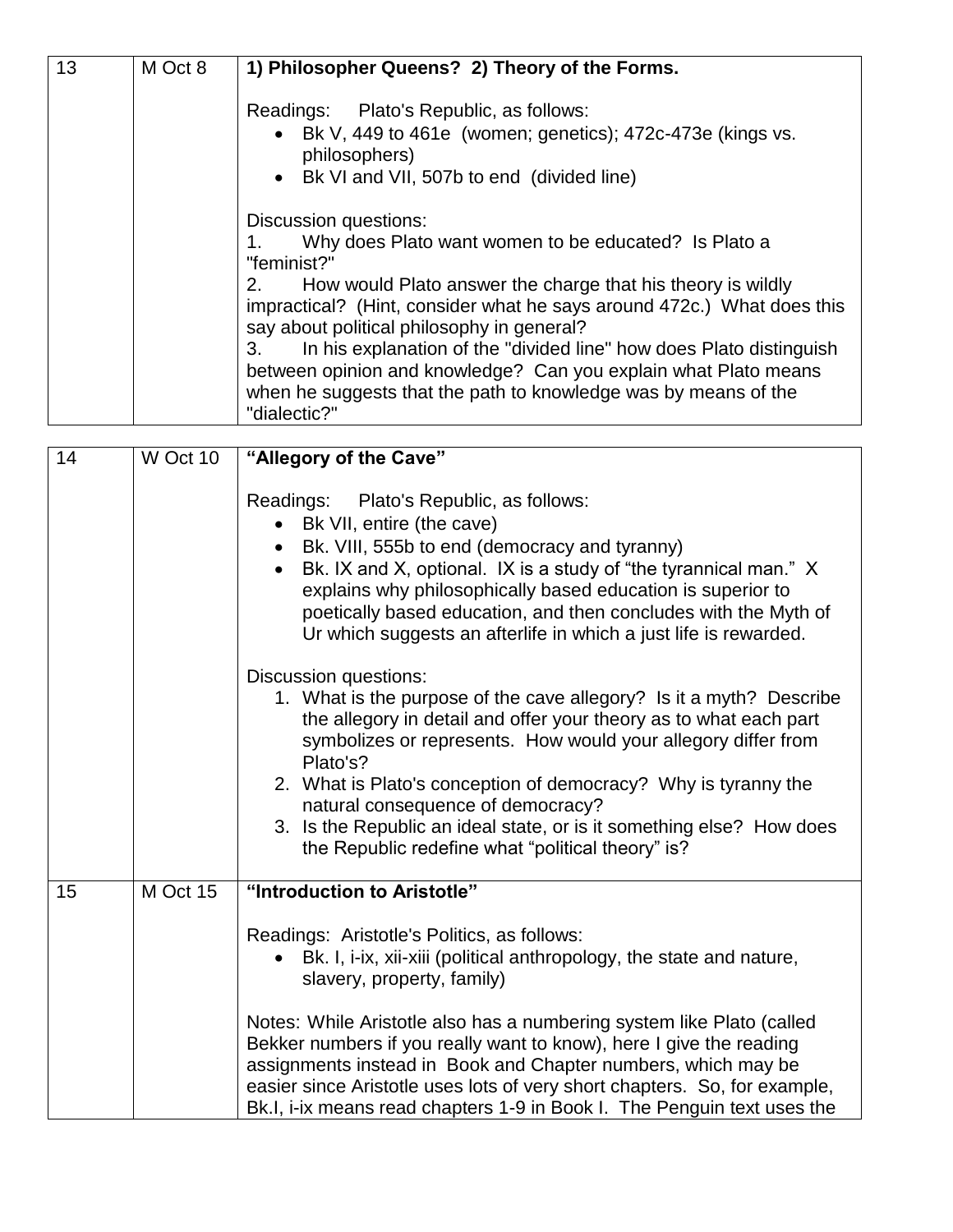|    |          | roman numerals so this is pretty straightforward.                                                                                                                                                                                                                                                                                                                                                                                                                                                                                                                                                                                                     |
|----|----------|-------------------------------------------------------------------------------------------------------------------------------------------------------------------------------------------------------------------------------------------------------------------------------------------------------------------------------------------------------------------------------------------------------------------------------------------------------------------------------------------------------------------------------------------------------------------------------------------------------------------------------------------------------|
|    |          | While I recommend that you peruse the entire Politics over the two<br>weeks, the assignments do a good job of bringing out the core of<br>Aristotle's theory. The page numbers are deceptive--about 40% of them<br>are the italicized encapsulations by the editor, so this reads much faster<br>than Plato. The summaries are sometimes useful and sometimes<br>questionable--sometimes it seems that the editor who wrote them was<br>way out of the mainstream in his interpretations. If pressed for time, skip<br>the encapsulations rather than the main text.                                                                                  |
|    |          | The Politics are probably a series of lecture notes taken by Aristotle's<br>students, which makes them either more straightforward or more<br>pedantic than Plato, depending on your own preferences. In any case,<br>read with an eye to discovering not simply what Aristotle says about<br>politics (which in many instances has become dated), but his method of<br>thinking about politics.                                                                                                                                                                                                                                                      |
|    |          | <b>Discussion questions:</b><br>1. Are humans "political animals"?<br>2. How does Aristotle study politics? What is his method? Why<br>does Aristotle start with the household? (Hint: the Greek for the<br>"science of household management" is oeconomia.)<br>3. How does Aristotle justify slavery? Why does he go wrong<br>(presuming that you disagree with slavery.) Does he present any<br>arguments that would be useful to an abolitionist?<br>4. What is Aristotle's view of private property? How does this differ<br>from Plato's? From laissez-faire capitalism (modern America's)?                                                      |
| 16 | W Oct 17 | "Aristotle and political ideals"                                                                                                                                                                                                                                                                                                                                                                                                                                                                                                                                                                                                                      |
|    |          | Readings: Aristotle's Politics, as follows:<br>Bk II, i-v, ix (criticism of Plato's communism, the example of<br>Sparta)<br>Bk. III, i, iv (the citizen)                                                                                                                                                                                                                                                                                                                                                                                                                                                                                              |
|    |          | Discussion questions:<br>1. In II i-iv Aristotle directly criticizes Plato's Republic. What is the<br>basis of his critique? Do you think his criticism is fair?<br>2. For those of you with some background in one of the social<br>sciences, compare Aristotle with a modern social scientist. What<br>are the similarities and differences in their methods? Is his<br>analysis of Sparta a "case study?" What does he learn from<br>Sparta?<br>3. Is there such a thing as an ideal "citizen" or is the goodness of a<br>citizen relative to the situation? Is it the same with being a "good<br>man?" Compare Aristotle's position with Plato's. |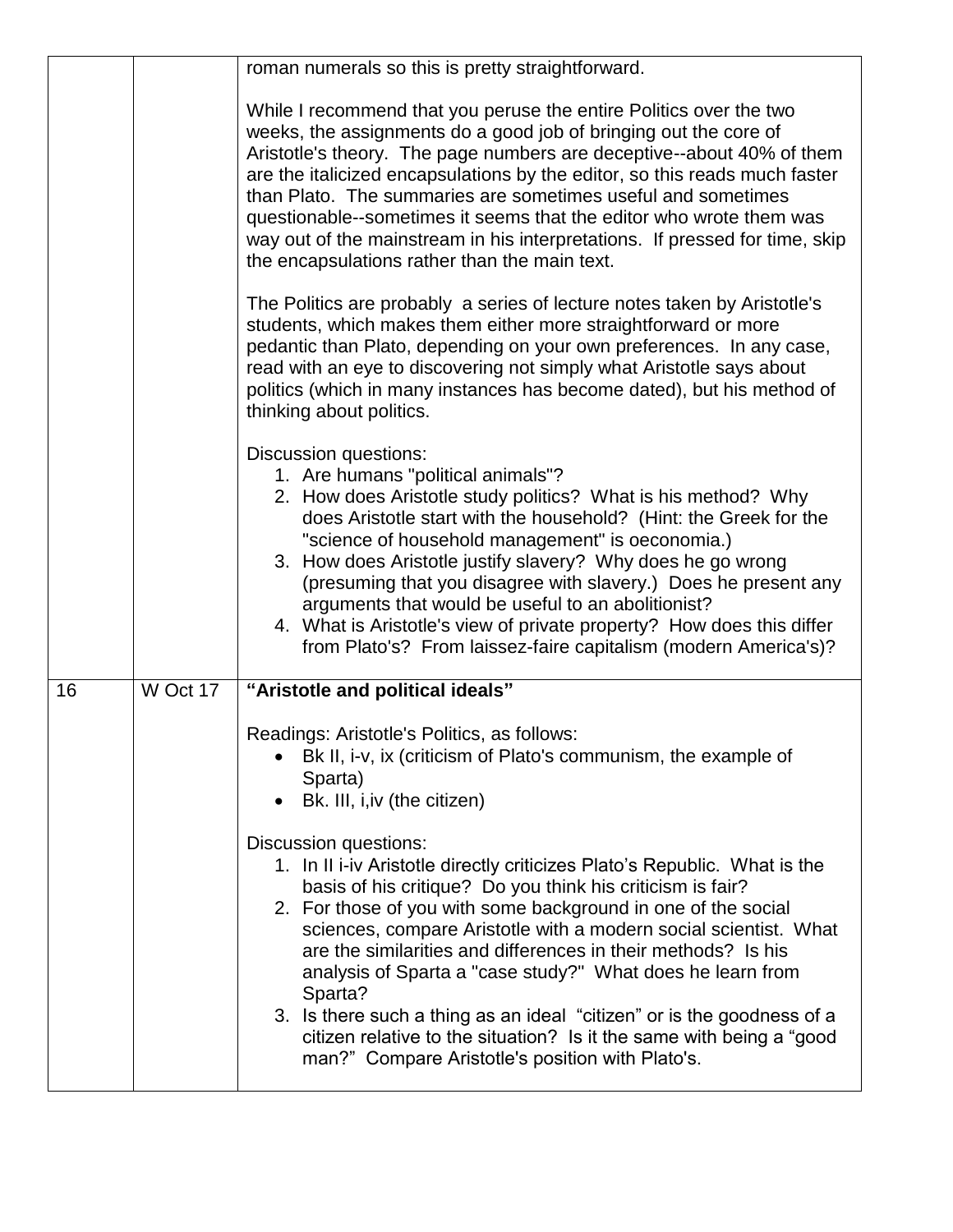| 17 | M Oct 22 | "Aristotle's comparative politics"                                                                                                                                                                                                                                                                                                                                                                                                                                                                                                                                                                                                                                                                                                                                                                                                                                                                                                                                                                                                                                                                                                                      |
|----|----------|---------------------------------------------------------------------------------------------------------------------------------------------------------------------------------------------------------------------------------------------------------------------------------------------------------------------------------------------------------------------------------------------------------------------------------------------------------------------------------------------------------------------------------------------------------------------------------------------------------------------------------------------------------------------------------------------------------------------------------------------------------------------------------------------------------------------------------------------------------------------------------------------------------------------------------------------------------------------------------------------------------------------------------------------------------------------------------------------------------------------------------------------------------|
|    |          | Readings: Aristotle's Politics, as follows:<br>Book III, Chapter vii (classification of constitutions)<br>Book IV, Chapters i-iv, xi-xii; (political theory, classifications of<br>$\bullet$<br>constitutions, merits of middle class)                                                                                                                                                                                                                                                                                                                                                                                                                                                                                                                                                                                                                                                                                                                                                                                                                                                                                                                  |
|    |          | Discussion questions:<br>1. How does Aristotle's definition of "constitution" differ from a<br>modern American definition? What advantages does the Greek<br>notion of constitution hold over our own?<br>2. How does Aristotle classify constitutions? How useful are these<br>classifications? What causes constitutions to change and to<br>degenerate from one form into another? Do you agree with his<br>theory of cyclical change?<br>3. What does Aristotle say is the best constitution for "the majority of<br>men?" How is his view of a "second best state" different from<br>Plato's ideals in the Republic?<br>4. What does Aristotle think of the middle class? What is its role in<br>building a stable society?                                                                                                                                                                                                                                                                                                                                                                                                                        |
| 18 | W Oct 24 | "Aristotelian Controversies"                                                                                                                                                                                                                                                                                                                                                                                                                                                                                                                                                                                                                                                                                                                                                                                                                                                                                                                                                                                                                                                                                                                            |
|    |          | Readings: Aristotle's Politics, as follows:<br>Book V, Chapters viii-ix, xi; (stability, Aristotle as an amoral<br>theorist)<br>Book VI, Chapter ii; (democracy, liberty, equality)<br>Book VII, Chapter xiii-xvi; (the state, sex, abortion, and eugenics)<br>$\bullet$<br>Book VIII, Chapter i-ii; (education)                                                                                                                                                                                                                                                                                                                                                                                                                                                                                                                                                                                                                                                                                                                                                                                                                                        |
|    |          | Discussion questions:<br>1. Is Aristotle's writing in Book V Ch. xi amoral or immoral? Do you<br>think it is a good idea to give advice to tyrants simply as an<br>academic exercise? What is the ethical responsibility of a political<br>theorist?<br>2. What does Arisotle have to say about democracy and liberty?<br>What about his description of the common characteristics of<br>democracies? How many of those characteristics do you see in<br>modern political regimes? How democratic are we?<br>3. What do you think of Aristotle's eugenics? How should we<br>understand his recommendations to abandon crippled infants? Is<br>his discussion of abortion persuasive to you? Are you surprised to<br>find the same debate taking place 2500 years ago?<br>4. What do you make of Aristotle's discussion of marriage, age,<br>pregnancy, extramarital sex and the like? Do you note a rather<br>patriarchal attitude or is this objective analysis given the<br>understanding of biology in his day?<br>5. What is the task of education, according to Aristotle?<br>6. What is the task of political theory for Aristotle? How does this |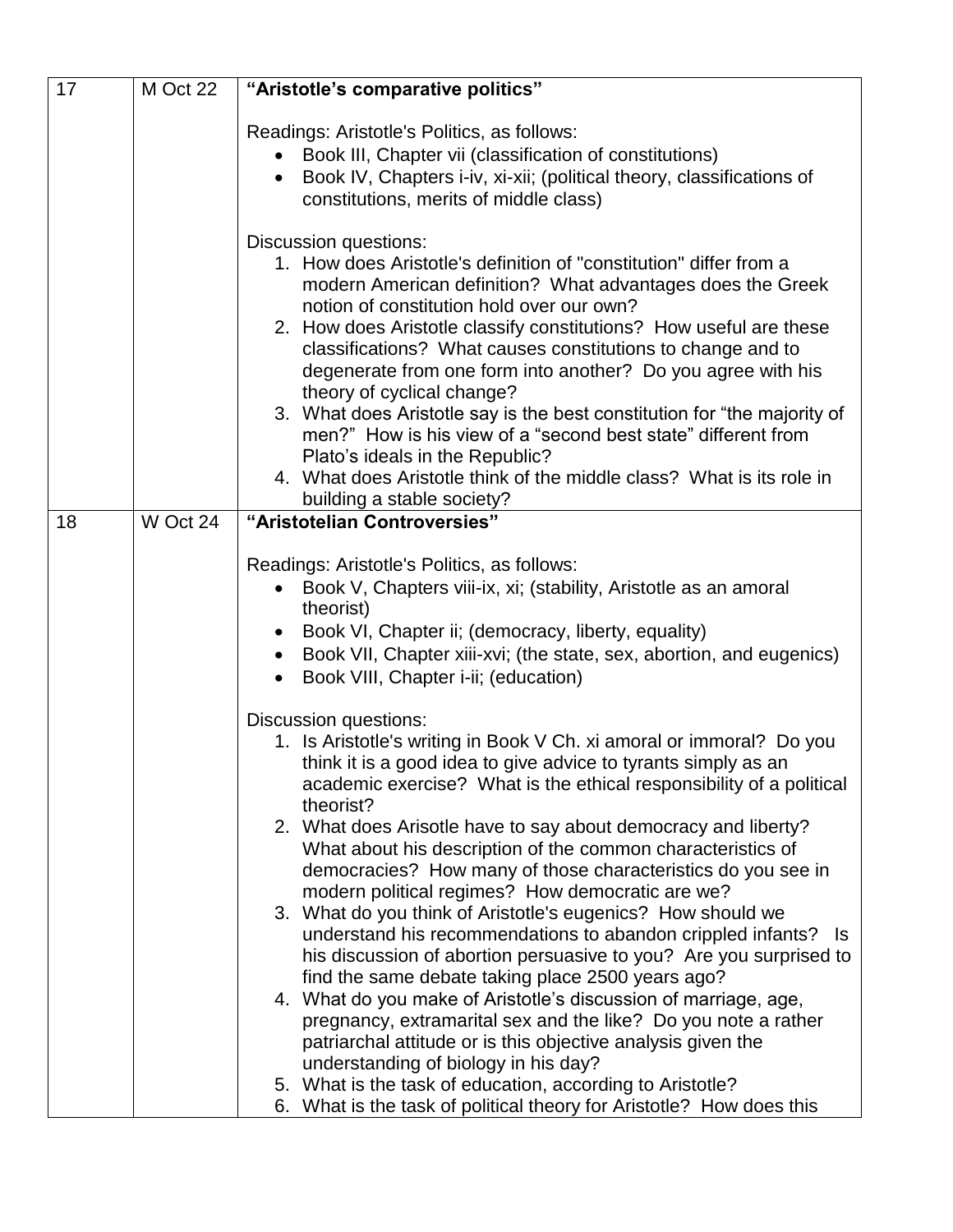|    |          | differ from Plato? From Thucydides? From Aristophanes? Is                                                                                                                                                                                                                                                                                                                                                                                                                                                                                                                                                                                                                                                                                                                                                                                                                       |
|----|----------|---------------------------------------------------------------------------------------------------------------------------------------------------------------------------------------------------------------------------------------------------------------------------------------------------------------------------------------------------------------------------------------------------------------------------------------------------------------------------------------------------------------------------------------------------------------------------------------------------------------------------------------------------------------------------------------------------------------------------------------------------------------------------------------------------------------------------------------------------------------------------------|
|    |          | politics "a practical science rather than a theoretical one?"                                                                                                                                                                                                                                                                                                                                                                                                                                                                                                                                                                                                                                                                                                                                                                                                                   |
|    |          |                                                                                                                                                                                                                                                                                                                                                                                                                                                                                                                                                                                                                                                                                                                                                                                                                                                                                 |
| 19 | M Oct 29 | "Chinese History and Confucian Culture"                                                                                                                                                                                                                                                                                                                                                                                                                                                                                                                                                                                                                                                                                                                                                                                                                                         |
|    |          | Readings:<br>The Book of Mencius:<br>$\bullet$ Bk. I A (all)                                                                                                                                                                                                                                                                                                                                                                                                                                                                                                                                                                                                                                                                                                                                                                                                                    |
|    |          | Notes: We are reading most of the text, which is organized into 7 books,<br>each of which has an "A" half and a "B" half, and then each half numbers<br>its stories. So "II.A.6" means Book II, Part A, the sixth section (numbered<br>6.). This translation is excellent and the text reads more easily than<br>some of our other texts.                                                                                                                                                                                                                                                                                                                                                                                                                                                                                                                                       |
|    |          | Mencius (Meng Zi) was born about 370 BCE, about 175 years after<br>Confucius (Kong Zi). While the name Confucius is more famous, it is<br>likely that the world would have forgotten Confucius were it not for<br>Mencius, who interpreted Confucian philosophy and produced what<br>eventually became the "orthodox" version of Confucian thought. Some<br>would way that Mencian Confucianism was among the most important<br>influences in Chinese culture until the beginning of the twentieth century,<br>more than 2200 years later.                                                                                                                                                                                                                                                                                                                                      |
|    |          | <b>Discussion questions:</b><br>1. Why is Chinese thought not commonly studied as "political<br>theory?" Is it purely a Western bias, or does this tell us something<br>interesting about Chinese history and culture? About political<br>theory?<br>2. In what ways does ancient Chinese culture make Mencius's<br>writing distinctive? If Mencius's book were circulated in Greece or<br>Rome in his own day, what do you think the reaction would have<br>been?<br>3. What are the strengths and weaknesses of Mencius's literary<br>methods? For what purposes are parables (in general) well-<br>suited?<br>4. What (IA) does Mencius suggest is the responsibility of a King?<br>Are Chinese Kings supposed to be autocrats? What restrains<br>them? What is a "true King?"<br>5. What seems to be Mencius's attitude toward "profit,"<br>"conservation," and inequality? |
| 20 | W Oct 31 | "Mencius as a political advisor"                                                                                                                                                                                                                                                                                                                                                                                                                                                                                                                                                                                                                                                                                                                                                                                                                                                |
|    |          | The Book of Mencius:<br>Readings:<br>Bk. IB (all)<br>Bk. II A (all)<br>Bk. IIIA (all)                                                                                                                                                                                                                                                                                                                                                                                                                                                                                                                                                                                                                                                                                                                                                                                           |
|    |          |                                                                                                                                                                                                                                                                                                                                                                                                                                                                                                                                                                                                                                                                                                                                                                                                                                                                                 |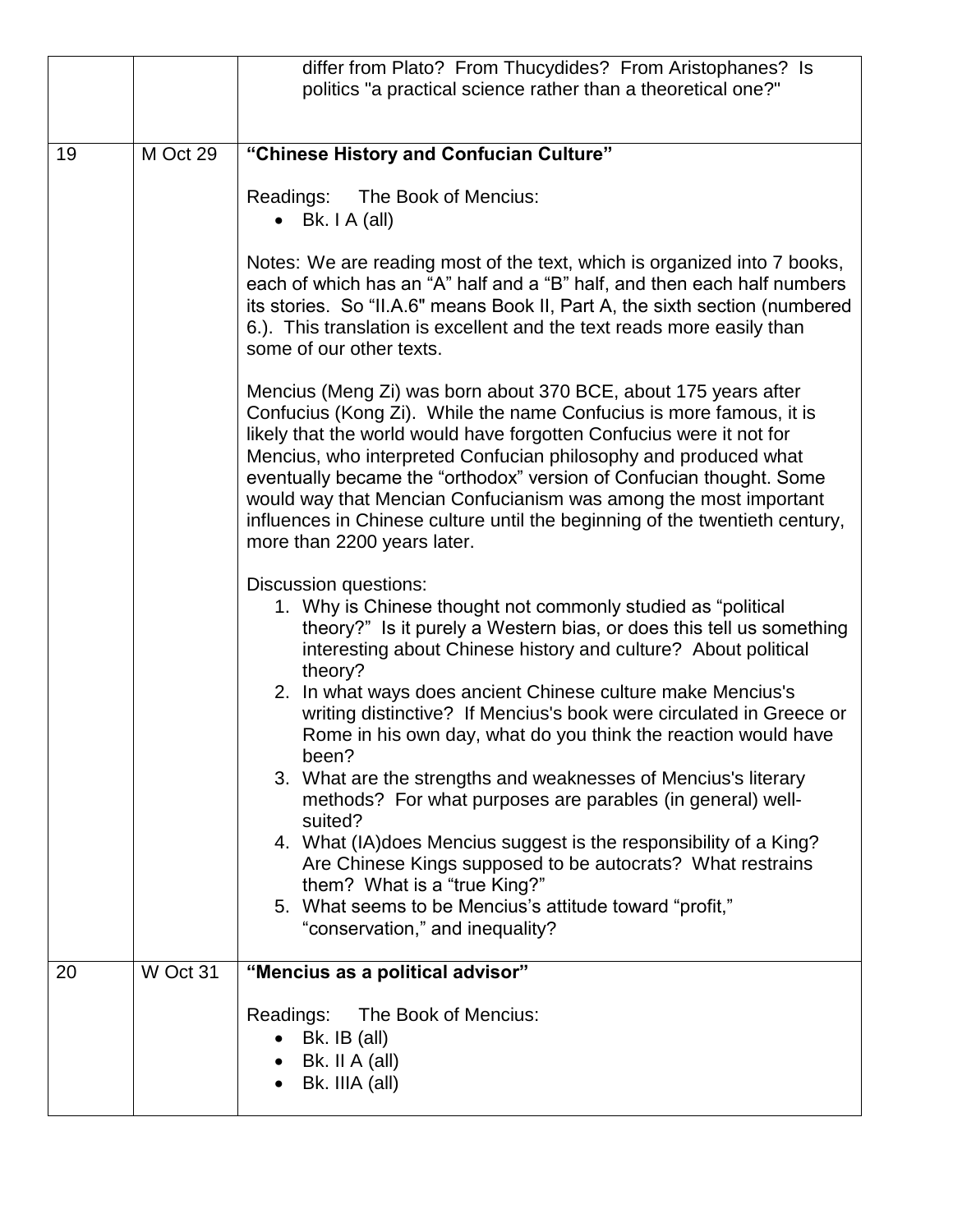|    |         | Discussion questions:                                                                                                                                                                                                                                                                                                                                                                                                                                                                                                                                                                                                                                                                                                                                                                           |
|----|---------|-------------------------------------------------------------------------------------------------------------------------------------------------------------------------------------------------------------------------------------------------------------------------------------------------------------------------------------------------------------------------------------------------------------------------------------------------------------------------------------------------------------------------------------------------------------------------------------------------------------------------------------------------------------------------------------------------------------------------------------------------------------------------------------------------|
|    |         | 1. What does Mencius have to say about regicide (I.B.8.3)?                                                                                                                                                                                                                                                                                                                                                                                                                                                                                                                                                                                                                                                                                                                                      |
|    |         | 2. Do you see a parallel between Mencius's discussion of expertise                                                                                                                                                                                                                                                                                                                                                                                                                                                                                                                                                                                                                                                                                                                              |
|    |         | (I.B.9.1-9.2) and Plato's?                                                                                                                                                                                                                                                                                                                                                                                                                                                                                                                                                                                                                                                                                                                                                                      |
|    |         | 3. What is the "Way?" What is the purpose of the story of the farmer<br>from Sung $(II.A.2.16.)$                                                                                                                                                                                                                                                                                                                                                                                                                                                                                                                                                                                                                                                                                                |
|    |         | 4. What would Mencius say to someone who blamed his difficulties<br>on bad luck?                                                                                                                                                                                                                                                                                                                                                                                                                                                                                                                                                                                                                                                                                                                |
|    |         | 5. Review Mencius's discussion of "the four virtues of the heart" in<br>II.A.6.1-6.7. What is his theory about whether these virtues are<br>learned or innate?                                                                                                                                                                                                                                                                                                                                                                                                                                                                                                                                                                                                                                  |
|    |         | 6. Mencius gives Duke Wen advice about government in III.A.3.1-<br>3.20 that discusses in detail how to treat the common people, how<br>to tax them, how to organize the land. What kind of economic<br>system does he suggest? Why is competent demarcation of land<br>and taxation necessary for "benevolent" government?<br>7. What does Mencius have to say about education (III.A.4.8)?<br>8. What does Mencius have to say about the free market (III.A4.17-<br>$18)$ ?                                                                                                                                                                                                                                                                                                                   |
| 21 | M Nov 5 | "Mencius on the Kingly Way"                                                                                                                                                                                                                                                                                                                                                                                                                                                                                                                                                                                                                                                                                                                                                                     |
|    |         | Readings: The Book of Mencius:<br>• Bk. III.B.9<br>• Bk. IV.A.1,2, 9, 14<br>• Bk. IV B (all)<br>Bk. V.A.4,5<br><b>Bk V.B.3</b><br>$\bullet$<br><b>Discussion Questions:</b><br>1. What is the conflict Mendius refers to in III.B.9.9 between Yang<br>Zhu and Mozi? How is this conflict reflected in his criticism of the<br>inequality of the King's realm?<br>2. What is the proper relationship between "goodness" and "laws"<br>IV.A.1.3?<br>3. What does Mencius think of war? IV.A.14.1-3.<br>4. What view of human nature is implied by Mencius at IV.B.1.12 and<br>then at 19.1-2?<br>5. In V.A.4.2 Mencius gives a theory for how to interpret a text. Do<br>you agree with him? Would you apply this same theory to other<br>texts?<br>6. What is Mencius's advice about friendship? |
| 22 | W Nov 7 | "Mencius on Human Nature"                                                                                                                                                                                                                                                                                                                                                                                                                                                                                                                                                                                                                                                                                                                                                                       |
|    |         | Readings: The Book of Mencius:                                                                                                                                                                                                                                                                                                                                                                                                                                                                                                                                                                                                                                                                                                                                                                  |
|    |         | Bk. VI A (all)                                                                                                                                                                                                                                                                                                                                                                                                                                                                                                                                                                                                                                                                                                                                                                                  |
|    |         | VII A (all)<br>VIIB (all)                                                                                                                                                                                                                                                                                                                                                                                                                                                                                                                                                                                                                                                                                                                                                                       |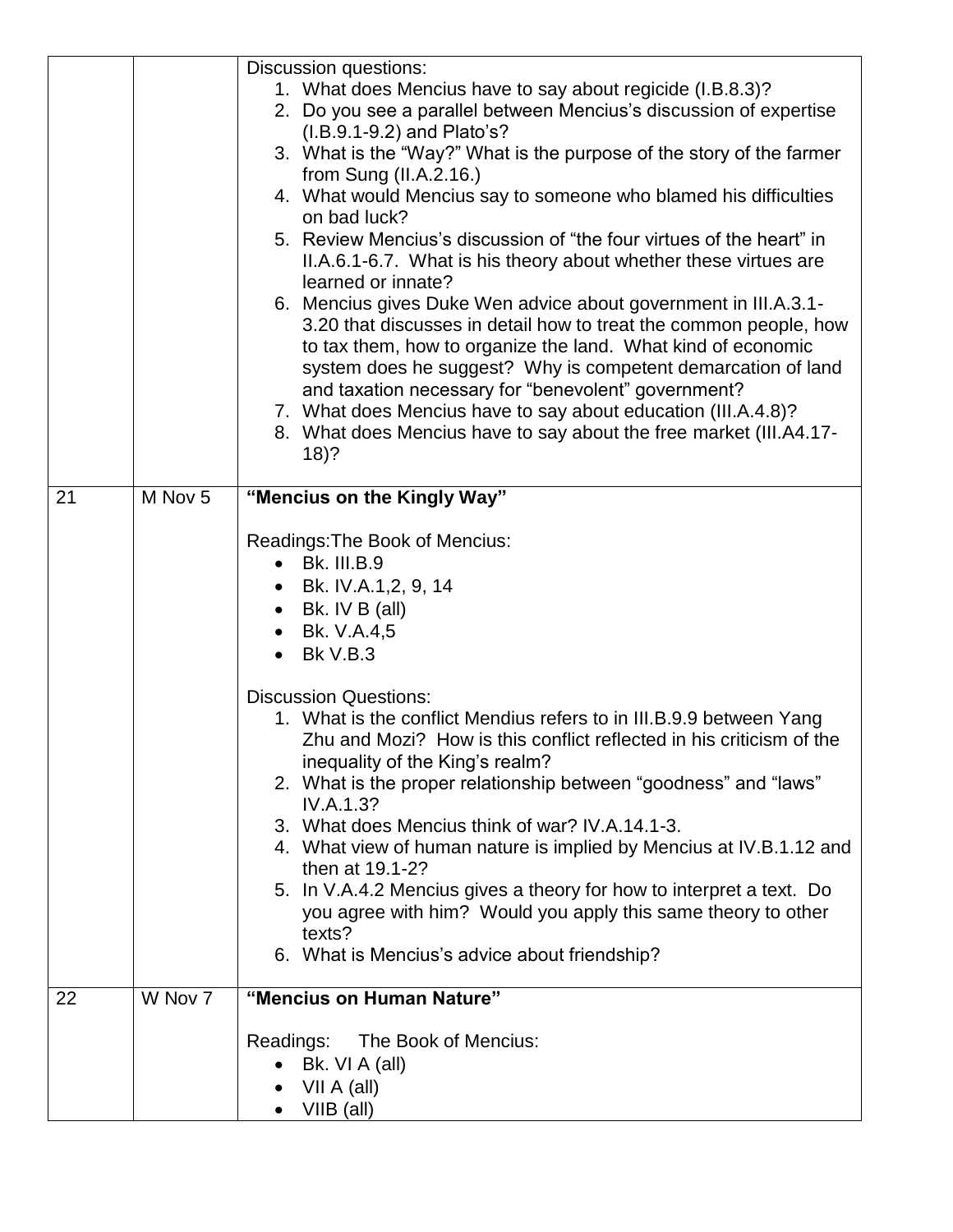| read the parables of Jesus.<br>4. What should be the roles of government and of education for the<br>people?<br>5. What does Mencius mean by the parable of Ox Mountain<br>(VI.A.8.1)?<br>6. Read VII.A.4.1-3 carefully and consider comparisons to both<br>Socrates and Jesus. What could account for the similarities? | <b>Discussion Questions:</b><br>1. What is Mencius's view of human nature? How would you<br>compare it with the views of Plato? Aristotle? The Bible?<br>2. What are the four central virtues, and how does each contribute to<br>a good society (VI.A.6.1-8)?<br>3. Does VI.A.7.2 remind you of anything? If not, reread it after we |
|--------------------------------------------------------------------------------------------------------------------------------------------------------------------------------------------------------------------------------------------------------------------------------------------------------------------------|---------------------------------------------------------------------------------------------------------------------------------------------------------------------------------------------------------------------------------------------------------------------------------------------------------------------------------------|
|--------------------------------------------------------------------------------------------------------------------------------------------------------------------------------------------------------------------------------------------------------------------------------------------------------------------------|---------------------------------------------------------------------------------------------------------------------------------------------------------------------------------------------------------------------------------------------------------------------------------------------------------------------------------------|

| 23 | M Nov 13 | "Roman History and Political Culture"                                                                                                                                                                                                                                                                                                                                                                                                                                                                                                                                                                                                                                                                                                                                                                                                                                                                                                                                                                                                                                                                                                                                                                                                                                                                                                            |
|----|----------|--------------------------------------------------------------------------------------------------------------------------------------------------------------------------------------------------------------------------------------------------------------------------------------------------------------------------------------------------------------------------------------------------------------------------------------------------------------------------------------------------------------------------------------------------------------------------------------------------------------------------------------------------------------------------------------------------------------------------------------------------------------------------------------------------------------------------------------------------------------------------------------------------------------------------------------------------------------------------------------------------------------------------------------------------------------------------------------------------------------------------------------------------------------------------------------------------------------------------------------------------------------------------------------------------------------------------------------------------|
|    |          | Cicero "On Government"<br>Readings:<br>• Chapter 1 "Against Verres" all;                                                                                                                                                                                                                                                                                                                                                                                                                                                                                                                                                                                                                                                                                                                                                                                                                                                                                                                                                                                                                                                                                                                                                                                                                                                                         |
|    |          | Notes: Cicero is one of the very few great political thinkers who also rose<br>to the highest political office in the land-in his case Consul of Rome. He<br>was one of history's greatest lawyers and also had a prominent political<br>career as an orator--prominent enough that he was put to death by<br>Antonius. Thus he lived long enough to see Rome's ancient republican<br>institutions crumbling under a tyranny. He died in 43 BCE.<br>While Cicero is rarely thought to be a brilliantly original political<br>theorist, he was a gifted synthesizer who defended the republican<br>institutions of Rome. He also is a fairly easy read. His style of oratory is<br>often identified as the world's best model for stylish, elegant, writing.<br>In these selections you will read some of Cicero's best oratory,<br>representing a courageous stance, and a defense of his cherished<br>political values. Cicero was a conservative, which in his day meant he<br>wanted to retain the old Roman republican ways and not give way to the<br>newer model of rule by a powerful and charismatic single leader, like<br>Caesar-and certainly not the vulgar bully Antony. You also might be<br>interested to know that he was killed for what he said in these selections.<br>The introductions in the text are succinct and useful. |
|    |          | Discussion questions:<br>1. How is the style of Ciceronian oratory linked to the substance of<br>his theory? Try reading some of Cicero out loud to get the effect,<br>even in translation, of his short, crisp, powerful language.<br>2. What arguments does Cicero advance against autocracy and for<br>republican values? Do any of these arguments continue to hold<br>today?<br>3. How does Cicero go about prosecuting Verres for malfeasance of<br>public duty?                                                                                                                                                                                                                                                                                                                                                                                                                                                                                                                                                                                                                                                                                                                                                                                                                                                                           |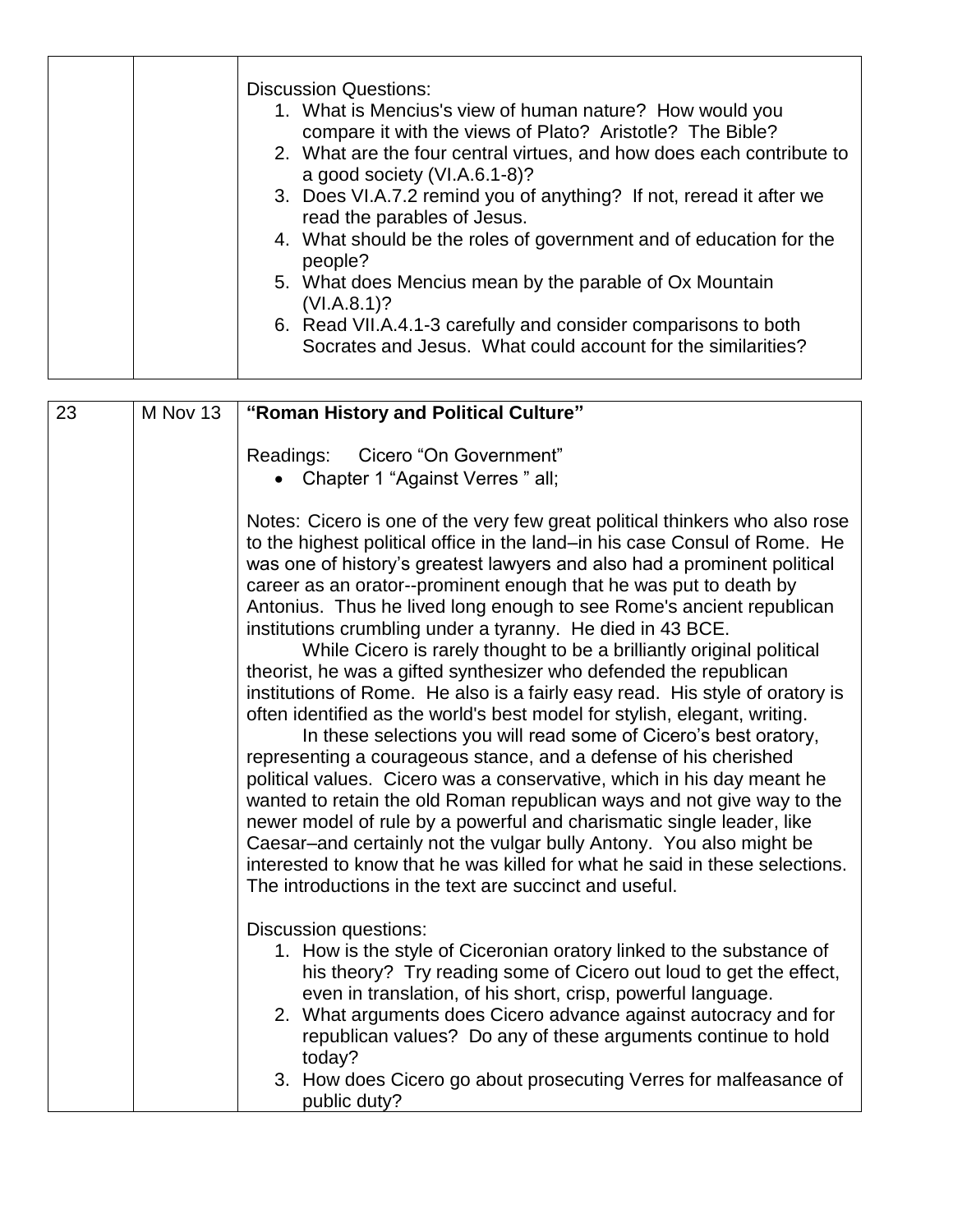|    |          | 4. Would you hire this man to be your lawyer?                                                                                                                                                                                                                                                                                                                                                                                                                                                                                                                                                                                                                                                                                                                                                                                                                                                                                                                                                                |
|----|----------|--------------------------------------------------------------------------------------------------------------------------------------------------------------------------------------------------------------------------------------------------------------------------------------------------------------------------------------------------------------------------------------------------------------------------------------------------------------------------------------------------------------------------------------------------------------------------------------------------------------------------------------------------------------------------------------------------------------------------------------------------------------------------------------------------------------------------------------------------------------------------------------------------------------------------------------------------------------------------------------------------------------|
| 24 | W Nov 15 | "Cicero's Political Rhetoric"                                                                                                                                                                                                                                                                                                                                                                                                                                                                                                                                                                                                                                                                                                                                                                                                                                                                                                                                                                                |
|    |          | Cicero "On Government"<br>Readings:<br>Chapter 7 "The Phillipics" against Antony (all).                                                                                                                                                                                                                                                                                                                                                                                                                                                                                                                                                                                                                                                                                                                                                                                                                                                                                                                      |
|    |          | <b>Discussion Questions:</b><br>1. Can you see why the Philippics are called "the greatest of all<br>political pamphlets" by the editor? What political values can you<br>identify that Cicero is defending? How should a statesman go<br>about defending his country from an internal coup or autocracy?<br>2. Looking below the rhetoric, what is wrong with rule by one man?<br>Why are there still parts of the world today ruled by men like Mark<br>Antony?<br>3. How would the viciousness of Cicero's rhetoric stack up against<br>what you might hear today in Congress or on a Fox News<br>interview? Given that Rome at the time was in a civil war, does<br>this say anything important about the state of American politics<br>today?<br>4. What does Cicero have to say about law in his speech?<br>5. Why was it considered dishonorable for a Roman leader to have<br>an armed guard?<br>6. Cicero talks much of slavery and of liberty. (For example, p. 382.)<br>What does he really mean? |
| 25 | M Nov 19 | "Cicero and the ideal state"                                                                                                                                                                                                                                                                                                                                                                                                                                                                                                                                                                                                                                                                                                                                                                                                                                                                                                                                                                                 |
|    |          | Reading:<br>Cicero "On Government"<br>Chapter 4 "On the State" (all)<br>Chapter 5 "On Laws" (all).                                                                                                                                                                                                                                                                                                                                                                                                                                                                                                                                                                                                                                                                                                                                                                                                                                                                                                           |
|    |          | Notes: Cicero tells us what he believes the ideal Roman state would be.<br>He puts his theory in the form of a discourse and a dialogue, but the<br>literary complexity of this creation is much simpler than Platonic<br>dialogues. Cicero's characters more or less put forward Cicero's ideas<br>in a straightforward fashion.                                                                                                                                                                                                                                                                                                                                                                                                                                                                                                                                                                                                                                                                            |
|    |          | <b>Discussion Questions:</b><br>1. Do you agree with Cicero that the success or failure of states<br>depends upon the people and the leaders having a sense of<br>"public duty?" Does our nation depend upon this principle, or<br>does it rest upon some other principle? What about our economic<br>system? Can one live a good life apart from the community?<br>2. How would Cicero respond to the charge that "politics is a dirty"<br>business"?<br>3. What is law? Is law natural or arbitrary? What is the position of<br>law in society?<br>4. Do all countries prefer to me unjust masters rather than just<br>slaves? What does Cicero say makes for a just war?                                                                                                                                                                                                                                                                                                                                  |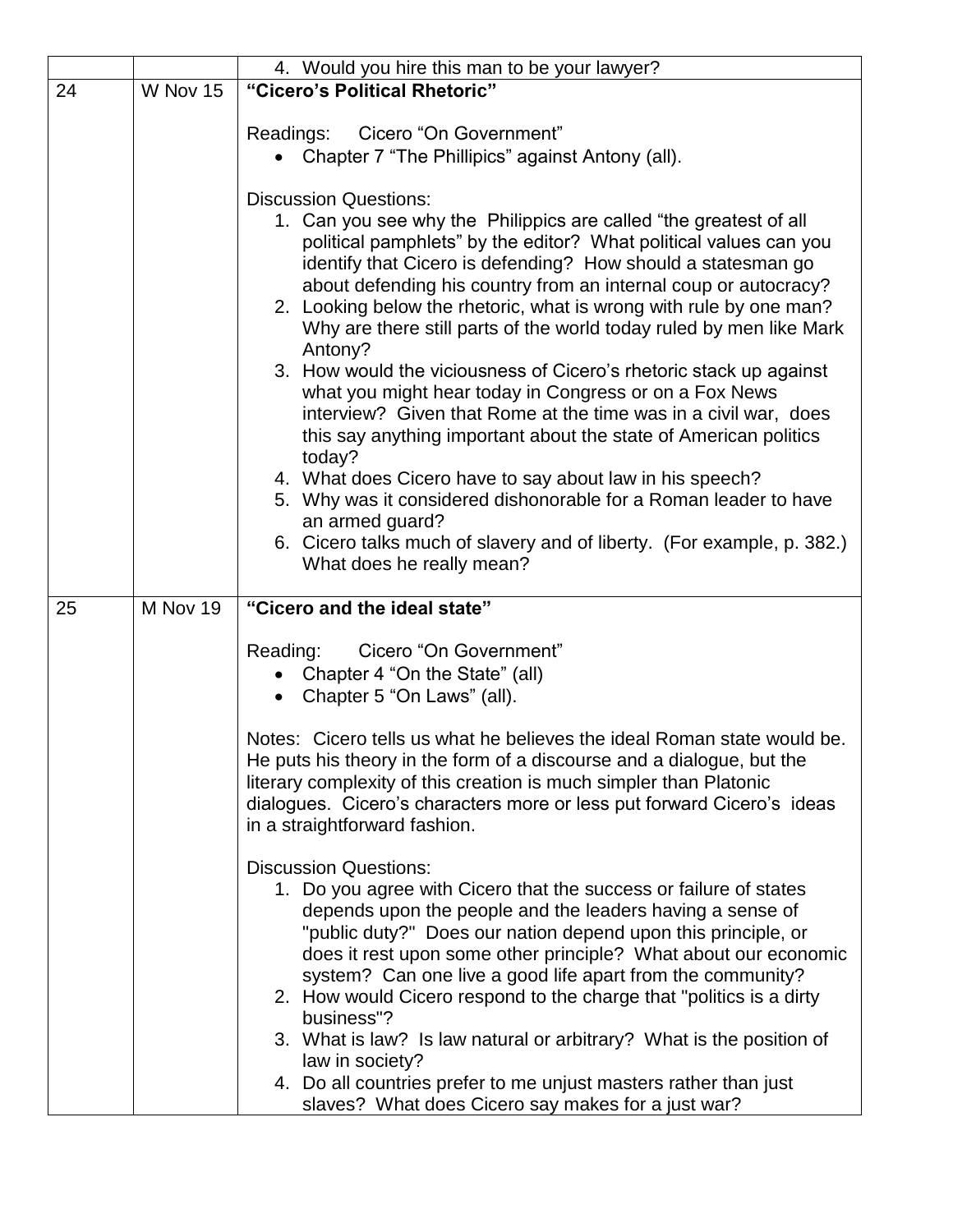|    |          | 5. Is democracy the best form of government?                                                                                                                                                                                                                                                                                                                                                                                                                                                                                                                                                                                                  |
|----|----------|-----------------------------------------------------------------------------------------------------------------------------------------------------------------------------------------------------------------------------------------------------------------------------------------------------------------------------------------------------------------------------------------------------------------------------------------------------------------------------------------------------------------------------------------------------------------------------------------------------------------------------------------------|
|    |          | 6. How is "balance" the essential ingredient in Cicero's republican<br>laws?                                                                                                                                                                                                                                                                                                                                                                                                                                                                                                                                                                  |
|    |          | 7. How should Senators behave? How should assemblies of the<br>people behave?                                                                                                                                                                                                                                                                                                                                                                                                                                                                                                                                                                 |
| 26 | M Nov 26 | "The political, historical, and literary environment of Jesus"                                                                                                                                                                                                                                                                                                                                                                                                                                                                                                                                                                                |
|    |          |                                                                                                                                                                                                                                                                                                                                                                                                                                                                                                                                                                                                                                               |
|    |          | Readings: Selections from the New Testament of the (Christian) Bible,<br>New Oxford annotated recommended:<br>Mark 4:1-33<br>$\bullet$                                                                                                                                                                                                                                                                                                                                                                                                                                                                                                        |
|    |          | Notes: As with the Hebrew Bible, you are to examine these texts to<br>determine what political implications they contain. Most of these short<br>passages represent parables and sayings that followers attributed to<br>Jesus; regardless of your religious views it is possible to consider these<br>statements from the standpoint of what they imply for ethics, politics, and<br>behavior in a society.                                                                                                                                                                                                                                  |
|    |          | Discussion questions:<br>1. Did early Christianity find a way of deciding what to do when<br>politics and religion came into conflict?<br>2. Why didn't Jesus become a great politician the way David did?<br>According the accounts we have of him, what did he think of<br>politics?<br>3. What attitude did Jesus appear to take towards wealth and<br>property? Is Christianity compatible with capitalism?<br>4. What is Jesus's view of human nature, so far as we can glean<br>from these texts?<br>5. Why does Jesus speak in parables? What are the advantages<br>and disadvantages of religious/ethical education conducted in this |
|    |          | manner? (See Mark:4.)                                                                                                                                                                                                                                                                                                                                                                                                                                                                                                                                                                                                                         |
| 27 | W Nov 28 | "Social and Political implications of Jesus's ideas"                                                                                                                                                                                                                                                                                                                                                                                                                                                                                                                                                                                          |
|    |          | Readings: Selections from the New Testament of the (Christian) Bible,<br>New Oxford annotated recommended.<br>Matthew 5 all; 6:19-24; 19:23-30; 22:15-40<br>• Luke 6:12-27; 10:25-37; 22:24-27<br>John 13:1-20                                                                                                                                                                                                                                                                                                                                                                                                                                |
|    |          | <b>Discussion questions:</b><br>1. Compare Matthew 5:3 (in the famous "Sermon on the Mount" with<br>Luke 6:20. Can you see why the reference to poverty in Luke is<br>much more politically explosive than the reference in Matthew?<br>What might account for the differences between the two?<br>2. What would a king or ruler think of Matthew 6:24? (Skipping<br>ahead, you might compare this to Paul's Romans: 13:1-7.) Does<br>Christianity threaten the state, as the Romans seemed to think?<br>3. What does Jesus seem to think of worldly authority figures?                                                                       |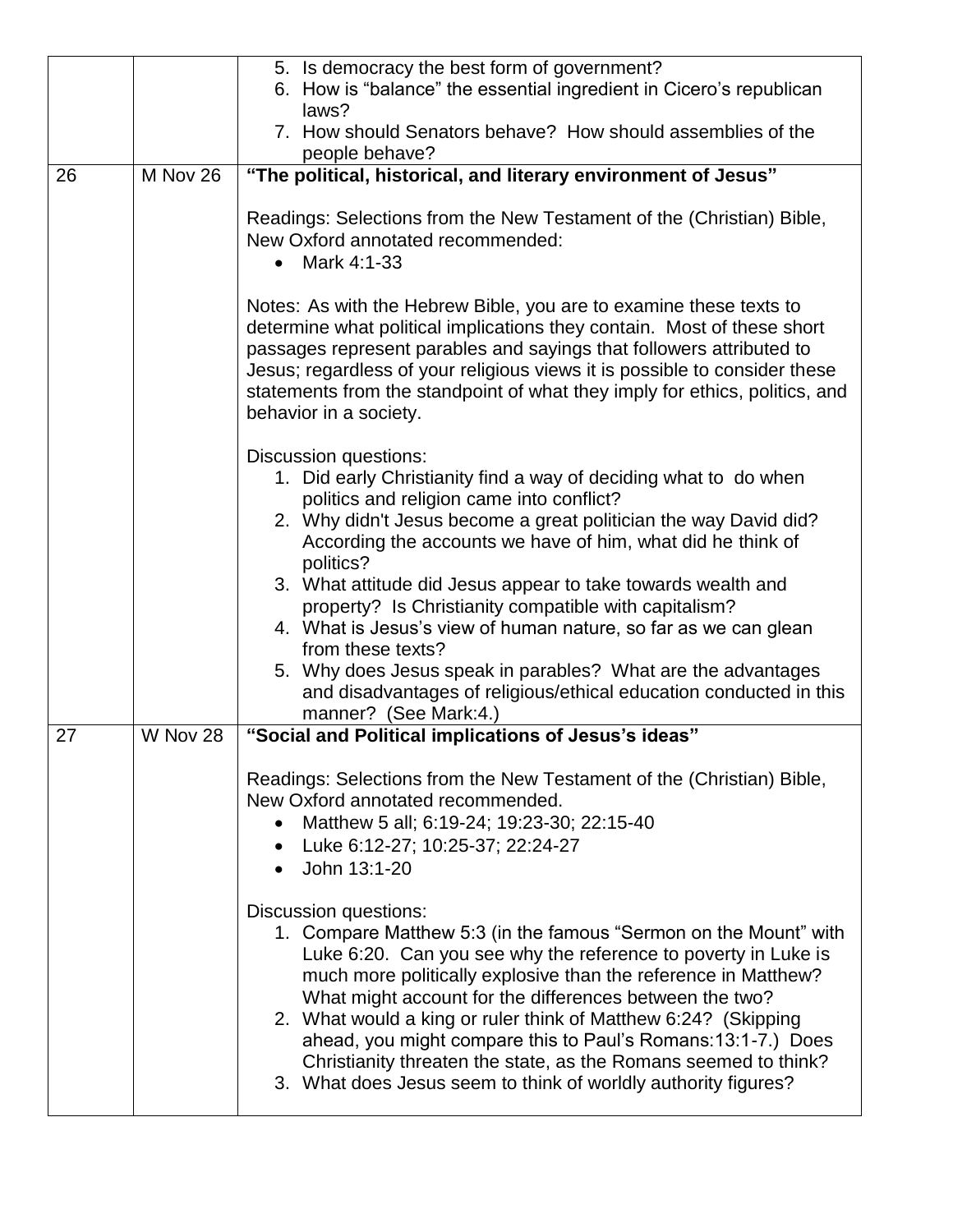| 28 | M Dec 3 | "Paul and Institutionalized Christianity"                                                                                                                                                                                                                                                                                                                                                                                                                                                                                                                                                                                                                                                                                                                                                                                                                                                                                                                                                                                                                                                          |
|----|---------|----------------------------------------------------------------------------------------------------------------------------------------------------------------------------------------------------------------------------------------------------------------------------------------------------------------------------------------------------------------------------------------------------------------------------------------------------------------------------------------------------------------------------------------------------------------------------------------------------------------------------------------------------------------------------------------------------------------------------------------------------------------------------------------------------------------------------------------------------------------------------------------------------------------------------------------------------------------------------------------------------------------------------------------------------------------------------------------------------|
|    |         | Readings: Selections from the New Testament of the (Christian) Bible,<br>New Oxford annotated recommended.<br>• James 2 all; 5 all;<br>• Acts, 5:17-42; 15:1-29; 17:16-34<br>• Romans, 13:1-7<br>1Corinthians, 12 all; 13 all; 15 all                                                                                                                                                                                                                                                                                                                                                                                                                                                                                                                                                                                                                                                                                                                                                                                                                                                              |
|    |         | Notes: Most of these readings are attributable to early followers of<br>Jesus's teachings (especially Paul) who sought to institutionalize<br>Christianity as a religion. Romans and Corinthians are letters written by<br>Paul, who was a literate Greek speaking (Roman citizen) lawyer, to early<br>churches in an effort to organize them around standard doctrines. Many<br>theologians consider Paul to be the founder of Christianity as a separate,<br>organized religion.                                                                                                                                                                                                                                                                                                                                                                                                                                                                                                                                                                                                                 |
|    |         | <b>Discussion Questions:</b><br>1. Do you find the ideas of Paul and of Jesus consistent when it<br>comes to their views of ethics and politics? In particular, how<br>would you compare the way they treat law? What about James<br>and Jesus?<br>2. How can Christianity's "other worldly" philosophy be resolved with<br>the "real world" needs of social and political life? In particular,<br>consider the ways in which Christian community differs from<br>community for the Hebrews, Chinese, and Greeks.<br>3. In what ways are early Christian political thought similar and<br>dissimilar to that of the Hebrew Bible?<br>4. One of the great conflicts of Christianity has, for many centuries,<br>been over the apparent disagreement over the relative importance<br>of "faith" and of "works" that some say begins with the discussion<br>in James 2:18-26. Can you see how Christians who put more<br>emphasis on "faith" and their spirituality might have a different<br>attitude toward political life than those who put more emphasis on<br>doing good "works" in this world? |
| 29 | W Dec 5 | <b>Augustine: Overview</b><br>Reading: Selections from Augustine City of God; online text University of<br>Virginia:<br>http://web.archive.org/web/20080914045227/http://etext.lib.virginia.edu/to<br>c/modeng/public/AugCity.html<br>Note: There are 22 books and each is divided into chapters that are<br>actually only about a paragraph each. Read the following:<br>Book 1, chapters 1, 3, 32-35;<br>Book 4 chapters 3-4<br>Book 5 chapters 1, 24                                                                                                                                                                                                                                                                                                                                                                                                                                                                                                                                                                                                                                            |